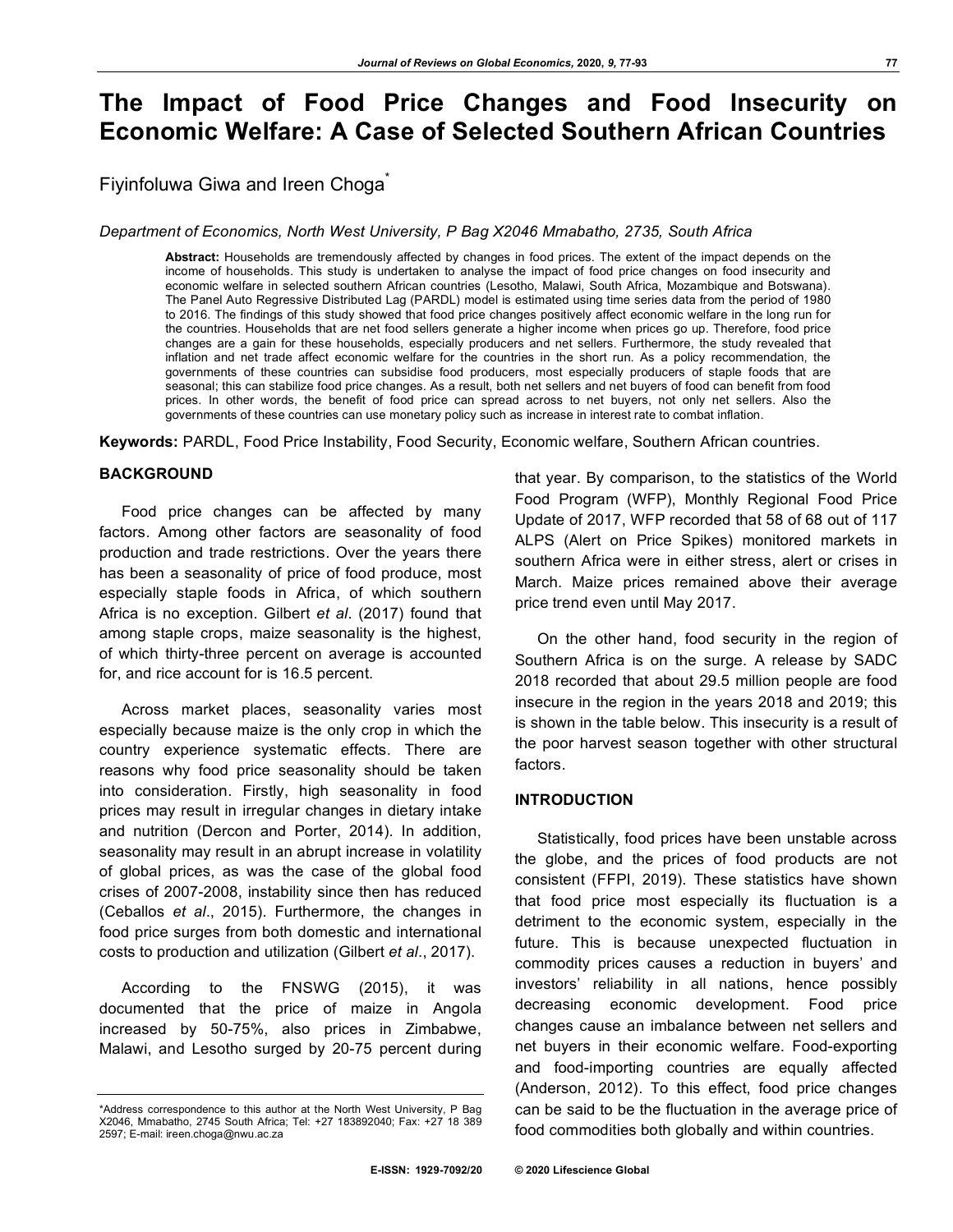| Table 1: Food Mode of Monitored Food Markets in Southern Africa in March 2016 |  |
|-------------------------------------------------------------------------------|--|
|                                                                               |  |
|                                                                               |  |

**Table 1: Food Mode of Monitored Food Markets in Southern Africa in March 2016**

| <b>Price Mode</b>                         | Malawi | Mozambique | Tanzania | Zambia | <b>Zimbabwe</b> | <b>Total markets</b><br>for Southern<br>Africa | % state of<br><b>ALPS (Alert on</b><br><b>Price Spikes</b> |
|-------------------------------------------|--------|------------|----------|--------|-----------------|------------------------------------------------|------------------------------------------------------------|
| Normal                                    | 0      | 0          | 13       | 17     | 4               | 34                                             | 25.76                                                      |
| <b>Stress</b>                             | 0      | 0          | 7        | 22     | 0               | 29                                             | 21.97                                                      |
| Alert                                     | 2      | $\Omega$   | 0        | 12     |                 | 15                                             | 11.36                                                      |
| Crisis                                    | 43     | 9          | 0        | 2      | 0               | 54                                             | 40.91                                                      |
| Total monitored<br>markets per<br>country | 45     | 9          | 20       | 53     | 5               | 132                                            | <b>NA</b>                                                  |

Source: Adopted from World Food Program (WPF) 2016.

|  | Table 2: Food Insecure Population in SADC Member States, April 2018 – March 2019 |  |  |  |  |  |  |
|--|----------------------------------------------------------------------------------|--|--|--|--|--|--|
|--|----------------------------------------------------------------------------------|--|--|--|--|--|--|

| Country      | 2013/14    | 2014/15    | 2015/16    | 2016/17    | 2017/18    | 2018/19    | 2018/19 vs<br>2017/18 |
|--------------|------------|------------|------------|------------|------------|------------|-----------------------|
| Angola       | 665,000    | 755,678    | 1,253,048  | 755,930    | 749,500    |            |                       |
| Botswana     | 28,936     | 29,306     | 30,318     | 57,411     | 12,000     | 35,055     | 192%                  |
| DR Congo     | 7,318,639  | 6,591,535  | 4,456,106  | 5,900,000  | 7,700,000  | 7,249,998* | -6%                   |
| Eswatini     | 289,920    | 223,249    | 320,973    | 638,251    | 159,080    | 122,086    | $-23%$                |
| Lesotho      | 223,055    | 447,760    | 463,936    | 709,394    | 306,942    | 308,966    | 1%                    |
| Madagascar   |            |            | 1,800,000  | 1,140,000  | 855,796    | 1,261,323  | 47%                   |
| Malawi       | 1,855,163  | 1,312,376  | 2,833,212  | 6,692,114  | 1,043,000  | 2,397,220* | 130%                  |
| Mozambique   | 212,000    | 150,000    | 375,905    | 1,980,000  | 313,481    | 531,476    | 70%                   |
| Namibia      |            |            | 7,195      | 13,706     |            |            |                       |
| South Africa | 13,798,024 | 14,060,928 | 14,349,445 | 14,349,445 | 13,700,000 | 13,930,354 | 2%                    |
| Tanzania     | 828,063    | 424,136    | 358,505    | 358,505    | 118,603    |            |                       |
| Zambia       | 209,498    | 351,267    | 798,948    | 975,738    | 77,000     | 954,120*   | 1139%                 |
| Zimbabwe     | 2,206,924  | 564,599    | 2,829,159  | 4,071,233  | 1,052,768  | 2,423,568  | 130%                  |
| SADC         | 28,413,726 | 25,028,496 | 30,455,230 | 38,370,861 | 26,886,554 | 29,471,549 |                       |

Source: SADC RVAA Synthesis Report 2018.

Food security in the region of southern Africa is considered one of the serious challenges that are faced by the region. One of the main food challenges in the region is food availability especially on the agricultural level (see Abdalla, 2007; and Nafukh, 2017). Also, the region is faced with the problem of a diversified production structure which can hinder successful trade integration and economic development. These problems can eventually lead to unstable food prices because of fluctuation in production.

The fluctuation of food prices cause problems throughout the social, economic and political system. In countries where there is a substantial number of destitute, governments are unable to make fair decisions about food price changes (Jayne, 2012).

Southern Africa is not an exception to this. The view that southern Africa is food insecure means that the living standard of most people is low. Agricultural products play a significant role in price fluctuation to determine how food secure a household is. A country like Botswana, with an estimation of 2.5 million population, having its major source of income through diamond and beef production is still food insecure (Acquah and Kapunda, 2016). Botswana is among the few countries in southern Africa having a steady economic growth however still experiencing a low standard of living, especially in the rural areas. Price fluctuation is primarily challenging in commodity markets. This is because the period between production and utilization is usually a long period due to harvest cycles (Assefa *et al*., 2015).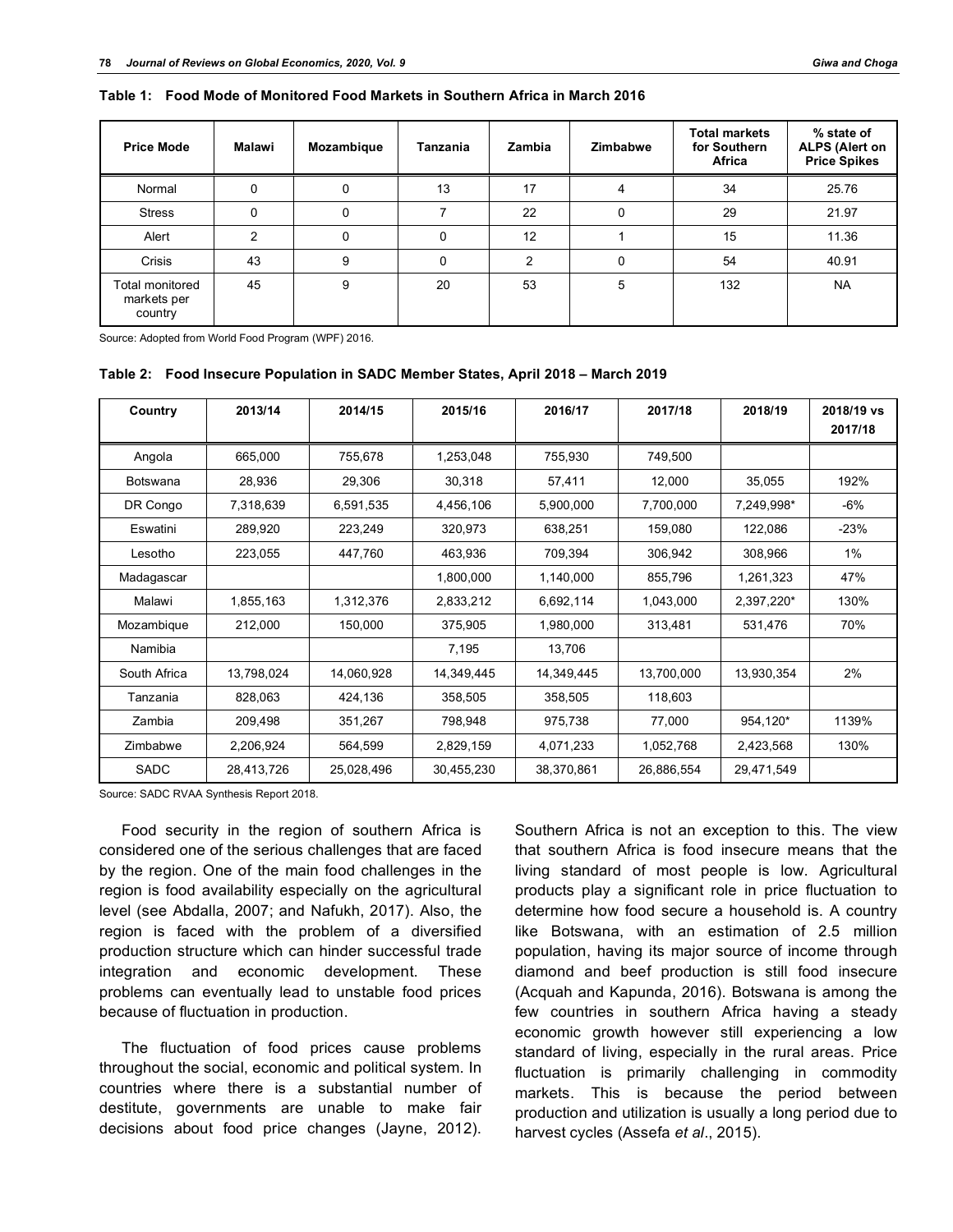**Table 3: Food Price Index (Base Period Price 2002-2004)**

| Index (Base) | Years |
|--------------|-------|
| 94.6         | 2001  |
| 89.6         | 2002  |
| 97.7         | 2002  |
| 112.7        | 2003  |
| 118          | 2004  |
| 127.2        | 2005  |
| 161.4        | 2006  |
| 201.4        | 2007  |
| 160.3        | 2008  |
| 188          | 2009  |
| 229.9        | 2010  |
| 213.3        | 2011  |
| 209.8        | 2012  |
| 201.8        | 2013  |
| 164          | 2014  |
| 161.5        | 2015  |
| 174.6        | 2016  |
| 168.4        | 2017  |
| 161.5        | 2018  |
| 177.2        | 2019  |

Source: FAO Food Price Index 2019.

Food security has four major components, which are availability, access, utilization, and stability. The economic welfare of individuals can be explained in diverse ways. Economic welfare can be in the form of employment, consumption, and investment (Meyer, 2003). Therefore, the changes in food prices play a role in the attainment of the four components of food security and the three areas of economic welfare. In as much as controlled food fluctuation translates to better food security, one should not ignore that the economic welfare of individuals brings a more long-lasting result for a food secure nation. An economy that has a good and steady economically developed welfare in the aspect of employment, consumption, and investment, can result in a buoyant economy and standard of living for its people (Meyer, 2003).

## **THEORETICAL LITERATURE REVIEW**

The theoretical aspect for food price instability, food security and economic welfare will be dealt with individually. This is because each of this main variables have individual elements that pertains to them.

#### **The Theory of Commodity Price Stabilization Rule**

This theory was developed by Waugh (1944) and was expanded by Oi (1961) and Massel (1969). The theory assumes linear demand and supplies schedules, the instantaneous reaction of supply and demand to changes in market prices, additive stochastic disturbances and price stabilization at the mean of the prices which would have prevailed in an unsterilized market (Stiglitz and Newbery, 1979). In the analysis by Waugh, he was of the opinion that when instability is due to a shift in supply, consumers preferred such price instability. On the other hand, in Oi's analysis, producers prefer price instability if it is a result of a shift in demand. Massell showed that, by integrating the analysis of Waugh and Oi, if compensation is permitted, the society will gain from stabilization, regardless of the cause of instability (supply of demand variability). Compensation is a great necessity before an improvement in welfare can be observed (Van Kooten and Schmitz, 1985). The approach of the Waugh-Oi-Massell model is a partial equilibrium analysis that evaluates the benefits of price stabilization by examining changes in producer and consumer surplus. One of the strengths of the theory is that it can be used for policy recommendation particularly with countries with an unstable but moderate rate of inflation. Also, the agricultural sector can benefit from this theory. Articles written by Braverman (1990) and Buainain and Garcia (2015) used the theory to recommend policies for the Brazilian agricultural sector. The major limitation with the Waugh-Oi-Massel theory is that more emphasis was made that producers can postpone their production until prices are revealed. This may not be the case in many industries, especially that of agriculture. Production decisions need to be made before prices are known. Therefore, one can say that unless perfect future markets exist, there is uncertainty with producers regarding the price they will finally offer. A major drawback of the relatively simple models is that the well-known welfare theory result implies that there is a competitive equilibrium which is Pareto optimal. At the other extreme the models can be criticized for failing to consider the impediments to market-achieved Paretooptimum in the absence of price stabilization (Peak & Thompson, 1982). The theory is also criticized for assuming that producers can make no change in their mean output in response to decreased price variance.

## **Bergson's Welfare Function theory**

Bergson's welfare use of the social welfare function was developed in 1938. The interesting aspect of this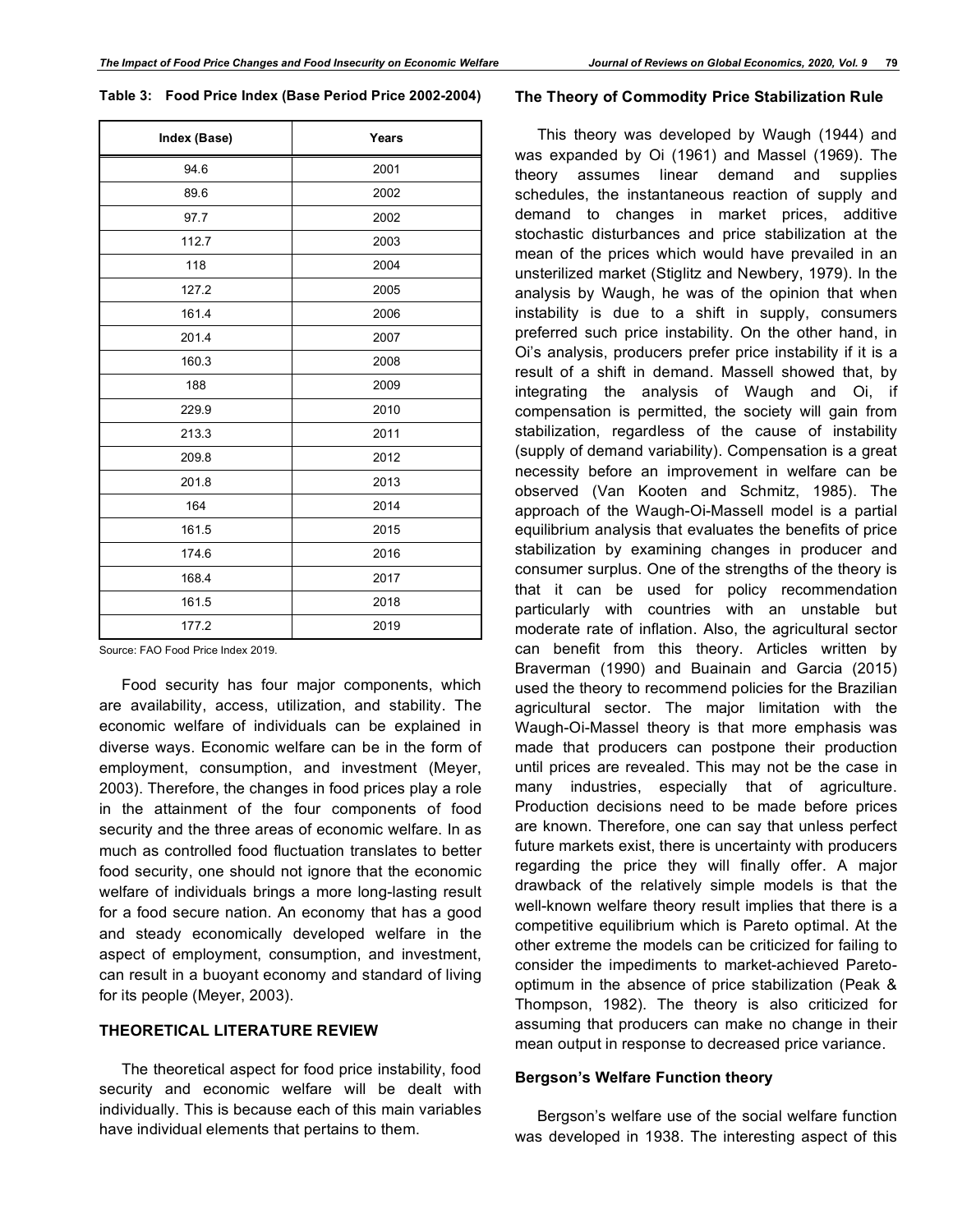theory is that it is an ordinal index of society's welfare. It shows individual utilities constituting society. Bergson (1938) described the object of his paper as being "to state in a precise form the value judgments required for the derivation of the conditions of maximum economic welfare".

In this theory, there are a few assumptions pertaining to it which are - two consumption goods, two types of labour, two non-labour inputs into production, and that each commodity was produced in a single production unit. Bergson focused on an economic welfare function (EWF), in which economic welfare was a function of each person's consumption of each of the two consumptions (*x*&*y*), each person's supply of each type of labour in producing each consumption good (*xx*,*yx*,*xy*,*yy*), and the quantities of non-labour inputs (*a*,*b*) used in producing each consumption good (Graaff, 1967).

He further discussed the conditions under which economic welfare would be maximised. He assumed that if the quantities of consumption goods and labour supplied were constant for all except the *i th* individual, and if the *i th* individual consumed the different products and executed the various types of work in combinations which were indifferent to him, the welfare of the economy would be constant (Bergson, 1938). Additionally, according to Bergson and Samuelson "one and only one of the possible patterns of individuals' orderings is needed." The welfare function may be expressed in the following form if the decision is in favour of consumers' sovereignty.

# $W = F(U^1, U^2, U^3, ...)$

Where  $U^1$ ,  $U^2$ ,  $U^3$  signify household individual utilities and *W*, which shows the community welfare which is an increasing function of the utilities (Graaff, 1967). This welfare equation can be applied over a single profile of individual utilities to get "single-profile inter-pair" welfarism. Bergson and Arrow's social functions are closely related. The difference between the two frameworks rests primarily on the fact that Bergson and Samuelson did not impose any 'interprofile' condition such as independence of irrelevant alternatives (Sen, 1979). According to Samuelson (1948), only one of the possible individual patterns for ordering is needed. The critique with this welfarism arose from combining it with poor utility information. In other words, there is no credibility concerning the welfare equation.

The strength of this theory is that the social welfare function is used to illustrates value judgement. The function incorporates various economic and noneconomic elements of individual welfare. Thus this theory is an advancement in other theories such as the Compensation Principle of Kaldor. On the other hand, the limitation of this theory is that the social welfare function is constructed on the basis of ordinal preferences which can lead to contradictory results when choices are made between more than two alternatives. Also, the equation of the social welfare function does not help resolve the problem of welfare because welfare functions of individuals cannot be known. Therefore, the equation of the welfare function is illogical and imaginary. Additionally, the welfare function is constructed in such a way that individual preferences are aggregated. However, this should not be the case as individual preferences are not equal.

## **Empirical Literature**

Empirical literature on the relationship between food price changes, food insecurity and economic welfare show contradicting result as to whether there is a positive or negative relationship. The different econometric techniques, study durations and variables have resulted in different study findings.

## *Literature from Developing Countries*

Odusanya and Akinlo (2016), analysed the impact of food price rise on economic well-being. Data from thirty-one Sub-Saharan nations from 2001-2012 was used through panel regression. The generalised methods of moments (GMM) estimator was used to analyse the dynamic associations of the variables. The regression result of the GMM showed that concurrent prices of food were negatively connected with economic well-being at the significant level of ten percent. All in all, the finding from this study showed a negative relationship between food prices and economic wellbeing in the region. In other words, food costs negatively affect economic wellbeing in the region. Also the results showed that expenditure on health care, apart from food costs, strongly affects economic well-being.

Quentin *et al*. (2015) examined the effect of volatility of food price on the welfare of consumers in Cameroon. The data used was obtained from the Cameroonian Household Consumption Surveys. The elasticity of price was obtained using the Quadratic Almost Ideal Demand System model. The findings indicates that households that are poor are the most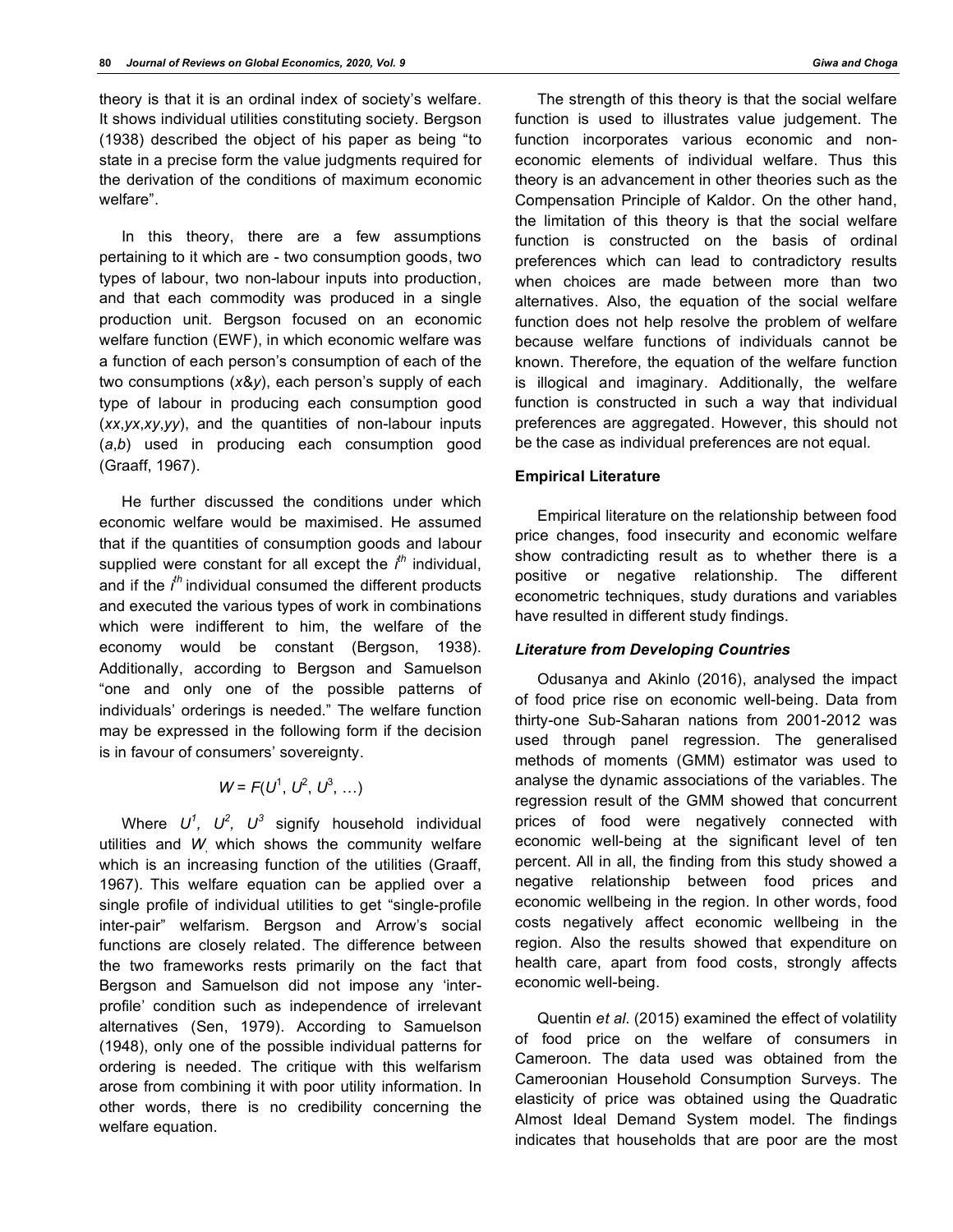affected by instability of food prices. Also welfare loss occurs.

Demeke and Rashid (2012) examined rural Ethiopia's rising food price as an impact on welfare. The Quadratic Almost Ideal Demand System (QUAIDS) approach was used. A panel data of from the period of 1994-2009 was utilised. The results showed that price hikes was a gain for rural households by a percent on average. Also, welfare gains at the level of aggregate are not equally distributed between rural households. Furthermore, the analysis also showed that real high food and agricultural prices benefited both net-cereal sellers and net-cereal buyers.

## *Literature from Developed Countries*

Xie and Wang (2017) conducted a study on the effect of fluctuation of agricultural production on China's grain. The study used data on agricultural production dated from 1970-2015 to analyse how changes in prices of agrarian produce affected production of food. To investigate the link between prices of agricultural products and production of food, production of grain is used as a symbolic gauge of food production. The VEC model was used as the regression technique. Findings showed that the link between fluctuation of price and sown area of agricultural products is a uni-directional granger causality. Also the VEC model showed that price instability of agrarian harvests will affect the sown area and its yield. Generally, economic growth in China and farmers' welfare is highly affected by food price.

Ait Sidhoum and Serra (2016) carried out a research using time series by investigating volatility spill-overs in the Spanish food marketing chain using tomato as a case study. Three weekly price series namely: producers, wholesalers, and consumers, were considered from the first week of 2004 to the last week of 2011, leading to a total of 416 observations. The techniques used were VECM and BEKK-GARCH model to achieve the objectives of the analysis. The outcome of the techniques used revealed that an equilibrium relationship exists in the long run among the three prices considered. The BEKK-GARCH result demonstrated volatility evidence spill-overs along the chain of tomato market. Furthermore, the VECM reveals that short-run dynamics showed that prices of producers have a significant effect on their own and that of wholesale lag. In a nutshell, the result showed a positive association between food volatility and tomato marketing chain. Therefore, evidence has shown that price patterns in the tomato marketing chain in Spain are characterised by significance of volatility spill-over and price transmission.

## *Literature from Selected Southern African Countries*

Prifti *et al*. (2017) analysed Lesotho's effect of increasing prices of food on welfare of consumers. The main focus for the food price is that of cereals as it is the main staple food in the country. The analysis is based on collected data from the assessment of the Child Grants Programme (CGP). Based on the findings, it was discovered that for every one percent rise in cereal price, consumption reduced by a comparable amount. Therefore, according to the study, in order to retain utility of households unaffected, every one percent increase in the cereal price would need to be matched by 0.4% increase in income.

Harttgen *et al*. (2015) examined the impact of Malawi's food prices and income related shocks on households' entitlement to food. The study used a micro-based simulation approach. A total of 11 208 families were used for data collection. The findings appeared that staple food price shocks have a huge impact on Malawi's food security. Poor net food buyers in urban and rural zone area equally affected.

A study by van Wyk and Dlamini (2018) is a research that examined the impact of food costs on welfare of families in South Africa. The study utilized yearly time series data covering the period of 1990- 2015. It also attempted to examine the relationship of welfare of households and food prices for both long and short run. The VEC model was used as a method to estimate the regression model. The result uncovered that a one percent rise in the price of food would diminish welfare of households by 21.3 percent. The study also found a negative relationship among factors. The cointegration analysis showed a long-run relationship among factors. A negative significant association existed between food costs and welfare of families, which supports that a rise in prices of food resulted in the decline of family welfare in South Africa.

Brück and Van den Broeck (2006) studied growth, employment and poverty in Mozambique. Two household surveys were utilized from 1996-1997 and 2002-2003. The authors also estimated the effect of employment outcomes on household welfare, which addresses an important linkage between growth, employment and poverty. The authors discovered that there was no direct influence of employment on consumption at the household level in 1996. However,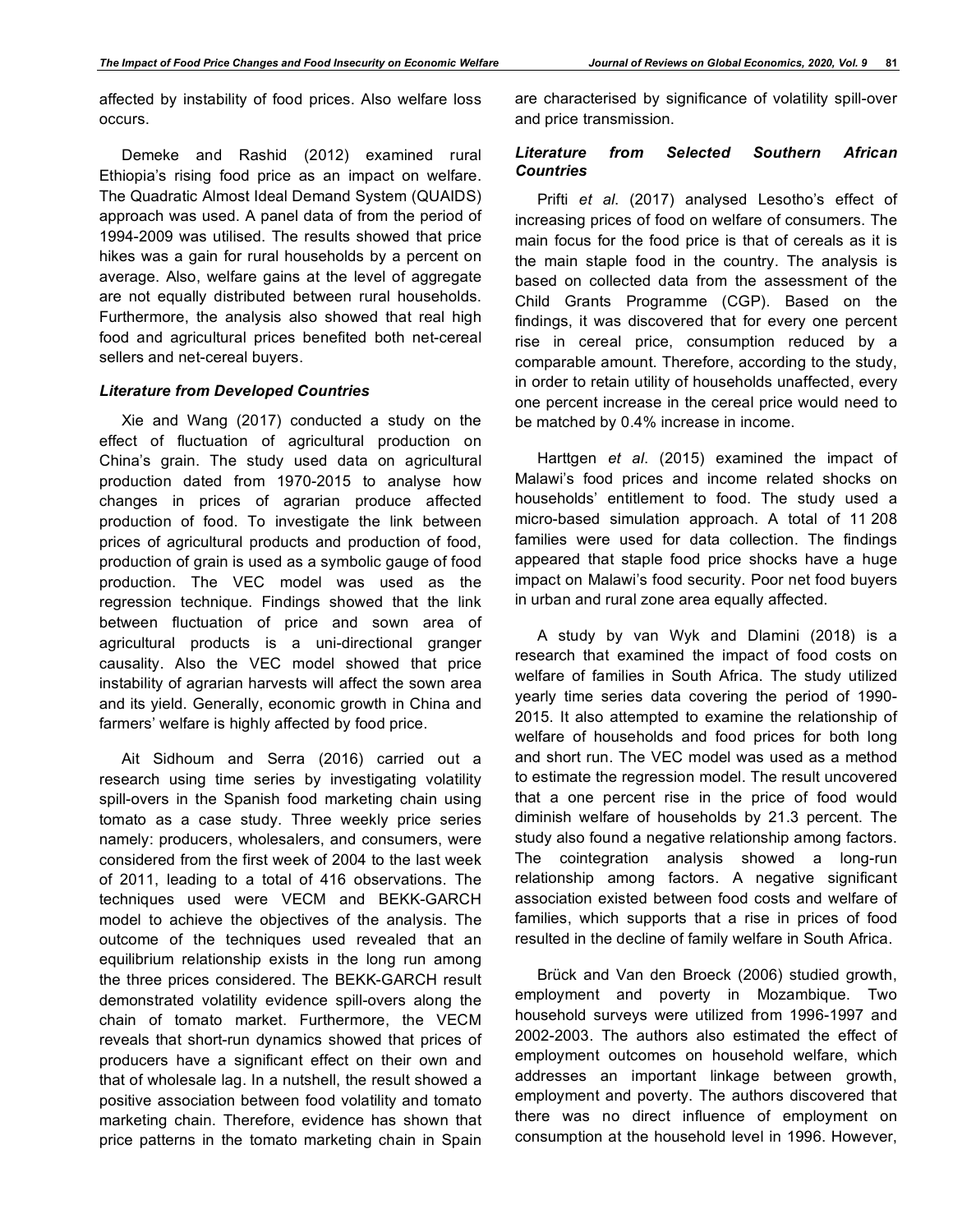in the year 2002, such influence is noticeable in some regions in Mozambique, and non-agricultural employment is positively significant on household consumption in urban areas. By contrast, agricultural employment has significant consumption effects for northern rural areas.

Okurut *et al*. (2014) investigated the impact of microfinance on family welfare in Botswana employing a nationally representative sample of 503 family units. All locales in Botswana were covered. A survey was utilized to get data from household heads. This information included family wage, access to microfinance, demographics and socio-economic characteristics. The findings appeared that microfinance has no critical impact on family welfare in Botswana. In any case, family welfare is emphatically and significantly affected by education level, household assets and being in paid work within the public/private sector.

Going by the forgoing empirical literatures, it is obvious that the researchers focused on various indices to analysis food price and welfare. The uniqueness of this study is that Human Development Index will be used as a measure of welfare. This variable is a better measure of welfare. Furthermore, the study uses a panel approach using Southern Africa as the focus and not Sub-Saharan Africa.

#### **Model Specification and Data Source**

This study adopts and modifies the model of van Wyk and Dlamini (2018) who conducted a study that examined the impact of food price on household welfare in South Africa. The modified model for this study is presented by equation 1:

$$
GDP_{-}PC_{ii} = \beta_0 + \beta_1 FP_{ii} + \beta_2 FPI_{ii} + \beta_3 INF_{ii} + \beta_4 NT_{ii} + \beta_5 POP_{ii} + \mu_t
$$
(1)

where GDP\_PC (proxy for welfare) represent the natural logarithm of Gross Domestic Product per capita growth, FP represent the logarithm of food price changes, FPI (proxy for food insecurity) represent food production index, INF represent inflation, NT represent the logarithm of net trade, POP is the logarithm of population and  $\mu$ , is the error term.

Annual panel time series from the period of 1980 to 2016 was covered. The World Bank and UNCTAD data base was used for the empirical analysis. Refer to Table **4** below.

## **Methodology and Empirical Results**

In examining the variables, the study begins by testing for unit root using the Levin, Lin & Chu (LLC) test and Im, Pasaran and Shin (IPS) test. The essence of performing the unit root test is to check the order of integration and to avoid spurious regression. These unit root tests are appropriate for the model because, LLC assumes a common autoregressive parameter for all the panels and IPS permits for residual serial correlation and heterogeneity of the dynamics and error changes across groups (Barbieri, 2006).

### *Levin, Lin & Chu (LLC)*

This test was proposed by Levin, Lin and Chu (1993) to assess the hypothesis that every individual time series has a unit root against the alternative hypothesis that every time series is stationary (Latif, 2015). Also in this test, both the short and long run assessments can be computed either under the null hypothesis or under the alternative hypothesis. The general form of panel unit root model is as follows:

$$
\Delta y_{it} = \rho_i y_{i,t-1} + \sum_{t=1}^{P_i} \phi_i l \Delta y_{i,t-1} + \alpha_i d_{it} + \varepsilon_{it}
$$
 (2)

where  $d_{it}$  are the deterministic components,  $\rho_i = 0$ which means that the *y* process has a unit root for

| Variable                                             | <b>Measure</b>                               | Frequency | Data Source              |
|------------------------------------------------------|----------------------------------------------|-----------|--------------------------|
| Gross Domestic Product per capita<br>growth (GDP PC) | Annual Percentage                            | Yearly    | World Bank under Quantec |
| Food Prices (FP)                                     | US dollars per ton                           | Yearly    | World Bank under Quantec |
| Food Production Index (FPI)                          | Food Production Index (2004-<br>$2006 = 100$ | Yearly    | World Bank under Quantec |
| Inflation (INF)                                      | Consumer Prices Annual percentage            | Yearly    | World Bank under Quantec |
| Net trade (NT)                                       | US dollars                                   | Yearly    | <b>UNCTAD</b>            |
| Population (POP)                                     | <b>Millions</b>                              | Yearly    | World Bank under Quantec |

#### **Table 4: Data Sources and Measures**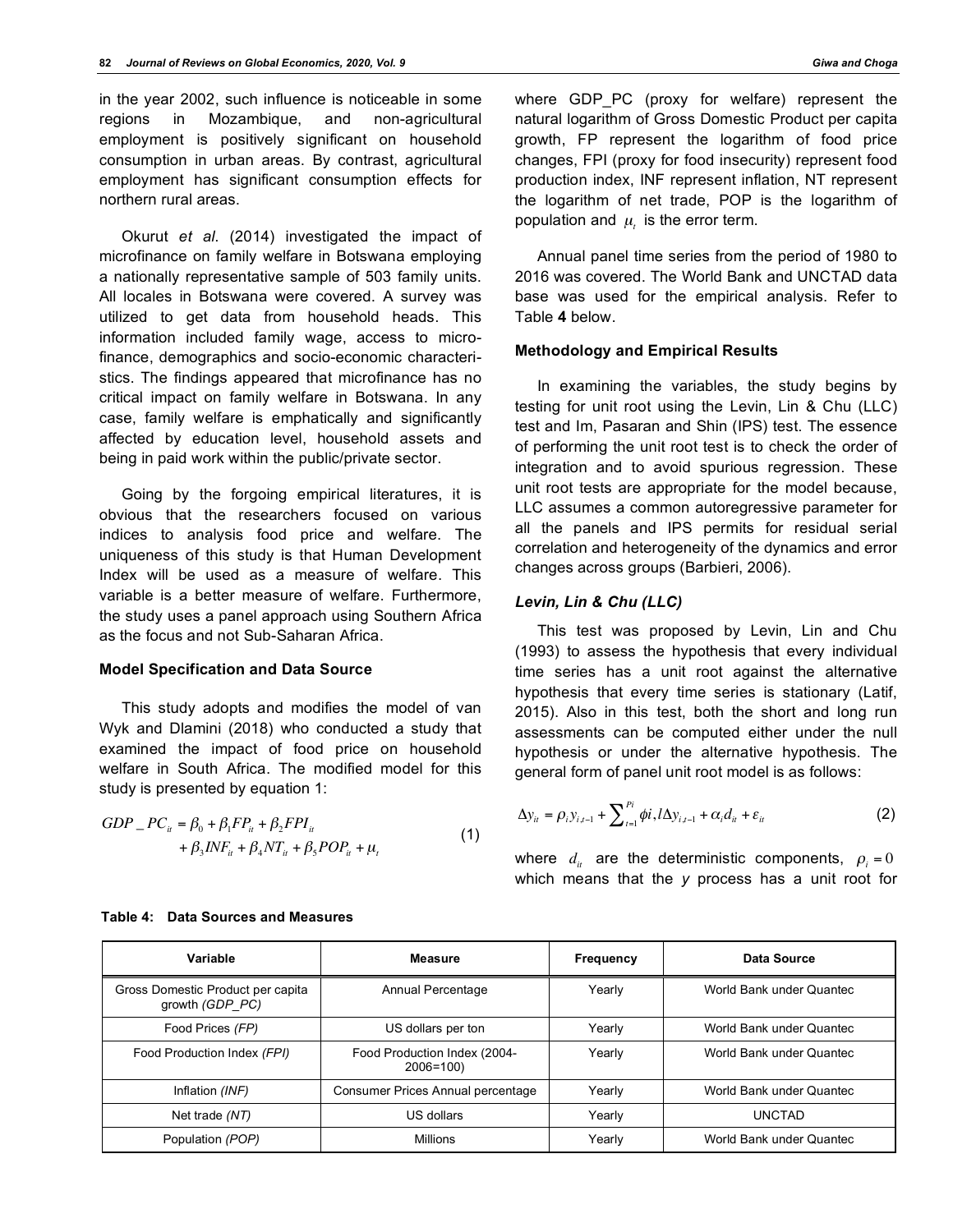individual *I*, whereas  $\rho_i < 0$  implies that the process is stationary around the deterministic part.

## *Im, Pasaran and Shin (IPS)*

Im, Pesaran, Shin (2003) compared the Levin, Lin, Chu test under the presumption of no cross-sectional relationship in panels, and it was found that IPS is more effective than the LLC test (Hoang and McNown, 2006). IPS recommends a more adaptable and computationally straightforward unit root testing strategy for panels, which is alluded to as t-bar statistics. It permits for simultaneous stationary and non-stationary series, meaning that  $\rho_i$  can vary between individual factors. Moreover, the test permits for residual serial correlation and heterogeneity of the dynamics and error changes across groups (Barbieri, 2006). Rather than pooling the information, IPS consider the mean of Augmented Dickey Fuller (ADF) measurements computed for each cross-section unit within the panel when the error term  $\mu_{it}$  of the model is serially correlated (Latif, 2015). The general form of panel unit root model is as follows:

$$
\Delta \gamma_{i,t} = \mu + \varphi \gamma_{i,t-1} + \varepsilon_t \tag{3}
$$

where  $\Delta \gamma_{i,t}$  is the first difference representation of the panel series,  $\gamma$  is the constant while  $\mu$  is the error term.

Referring to Table **5**, the t-statistical probability for LGDP PC, LFPI, INF, LNT and LPOP are below the significant level at level form. This therefore means that the null hypothesis (there is unit root) is rejected for these variables at level form. Hence, it can be concluded that there is no unit root (stationarity) at level form for LGDP\_PC, LFPI, INF, LNT and LPOP. On the other hand, LFP is not stationary at level because the probability values are more than the significant levels. It is however stationary at first difference. Hence, we

| Variables   | <b>Model Specification</b> | <b>LLC T-Statistic and P-value results</b> |             | <b>Order of Integration</b> | <b>Conclusion</b> |  |
|-------------|----------------------------|--------------------------------------------|-------------|-----------------------------|-------------------|--|
|             |                            | <b>T-Statistic</b>                         | P-Value     |                             |                   |  |
|             | Intercept                  | $-4.67324$                                 | $0.0000***$ | I(0)                        | Stationary        |  |
| LGDP_PC     | Trend and Intercept        | $-4.25797$                                 | $0.0000***$ | I(0)                        | Stationary        |  |
|             | None                       | $-5.12358$                                 | $0.0000***$ | I(0)                        | Stationary        |  |
|             | Intercept                  | $-3.85637$                                 | $0.0001***$ | I(0)                        | Stationary        |  |
| <b>LFP</b>  | Trend and Intercept        | $-0.65749$                                 | 0.2554      | I(0)                        | Non-Stationary    |  |
|             | None                       | 2.08079                                    | 0.9813      | I(0)                        | Non-Stationary    |  |
|             | Intercept                  | $-2.36541$                                 | $0.0090***$ | I(1)                        | Stationary        |  |
| (DLFP)      | Trend and Intercept        | $-2.72438$                                 | $0.0032***$ | I(1)                        | Stationary        |  |
|             | None                       | $-2.60744$                                 | $0.0046***$ | I(1)                        | Stationary        |  |
|             | Intercept                  | 0.88182                                    | 0.8111      | I(0)                        | Non-Stationary    |  |
| LFPI        | Trend and Intercept        | $-2.33857$                                 | $0.0097***$ | I(0)                        | Stationary        |  |
|             | None                       | 2.39227                                    | 0.9916      | I(0)                        | Stationary        |  |
|             | Intercept                  | $-2.63911$                                 | $0.0042***$ | I(0)                        | Stationary        |  |
| <b>INF</b>  | Trend and Intercept        | $-3.65158$                                 | $0.0001***$ | I(0)                        | Stationary        |  |
|             | None                       | $-1.95395$                                 | $0.0254**$  | I(0)                        | Stationary        |  |
|             | Intercept                  | $-4.92351$                                 | $0.0000***$ | I(0)                        | Stationary        |  |
| LNT         | Trend and Intercept        | $-4.06305$                                 | $0.0000***$ | I(0)                        | Stationary        |  |
|             | None                       | $-6.94514$                                 | $0.0000***$ | I(0)                        | Stationary        |  |
|             | Intercept                  | 2.48517                                    | 0.9935      | I(0)                        | Non-Stationary    |  |
| <b>LPOP</b> | Trend and Intercept        | $-5.34859$                                 | $0.0000***$ | I(0)                        | Stationary        |  |
|             | None                       | $-2.95791$                                 | 0.9985      | I(0)                        | Non-Stationary    |  |

**Table 5: LLC Test Result**

\*\*\*statistically significant at 1% / \*\*statistically significant at 5% / \*statistically significant at 10%.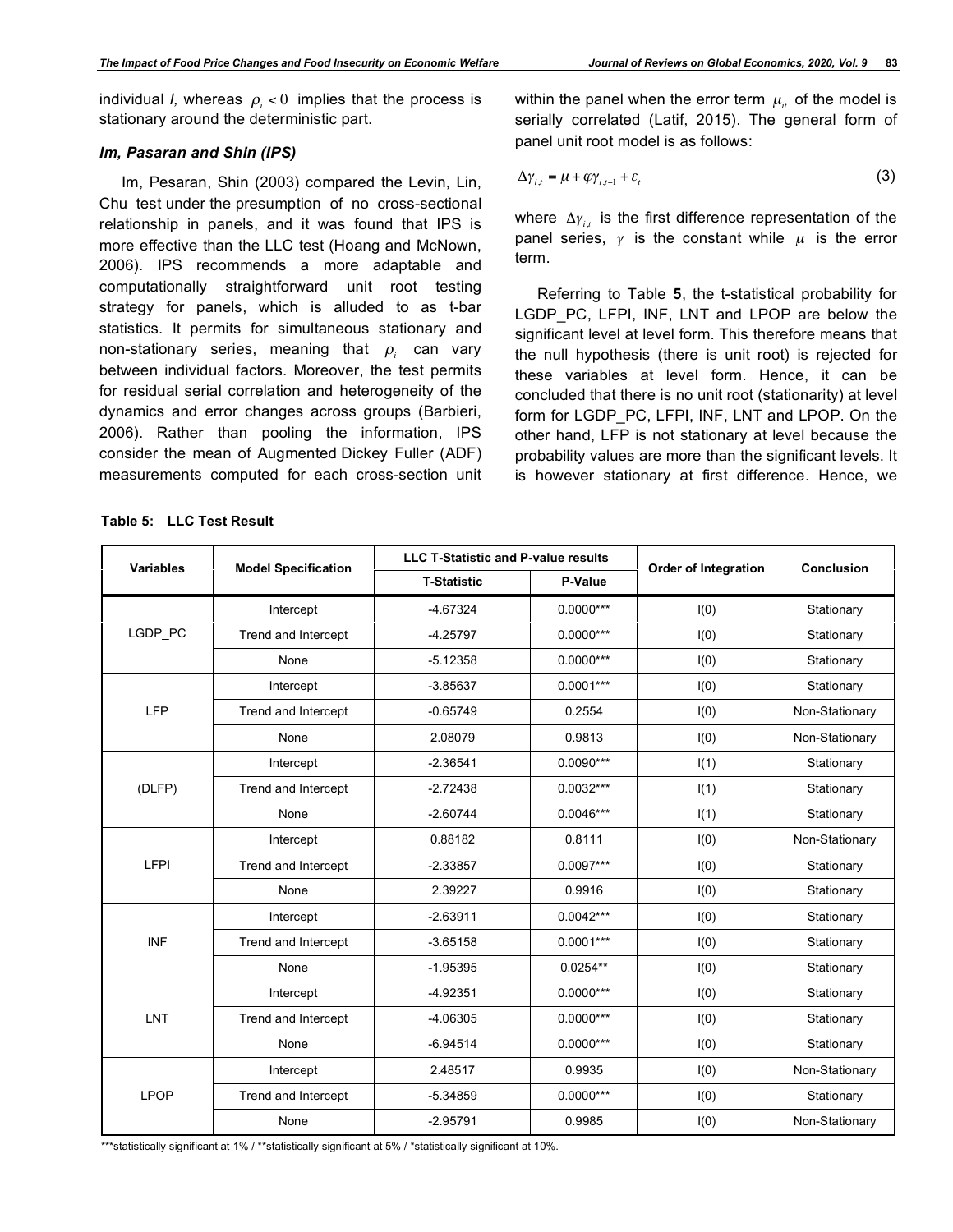| <b>Variables</b> |                            | <b>IPS T-Statistic and P-value results</b> |             |                      | Conclusion     |
|------------------|----------------------------|--------------------------------------------|-------------|----------------------|----------------|
|                  | <b>Model Specification</b> | <b>T-Statistic</b>                         | P-Value     | Order of Integration |                |
| LGDP PC          | Intercept                  | $-5.27576$                                 | $0.0000***$ | I(0)                 | Stationary     |
|                  | Trend and Intercept        | $-4.81239$                                 | $0.0000***$ | I(0)                 | Stationary     |
| <b>LFP</b>       | Intercept                  | $-1.25661$                                 | 0.1044      | I(0)                 | Non-Stationary |
|                  | Trend and Intercept        | 2.27567                                    | 0.9886      | I(0)                 | Non-Stationary |
|                  | Intercept                  | $-1.92240$                                 | $0.0273**$  | I(1)                 | Stationary     |
| D(LFP)           | Trend and Intercept        | $-2.13313$                                 | $0.0165***$ | I(1)                 | Stationary     |
| <b>LFPI</b>      | Intercept                  | 1.39052                                    | 0.9178      | I(0)                 | Non-Stationary |
|                  | Trend and Intercept        | $-3.31953$                                 | $0.0005***$ | I(0)                 | Stationary     |
| <b>INF</b>       | Intercept                  | $-2.66942$                                 | $0.0038***$ | I(0)                 | Stationary     |
|                  | Trend and Intercept        | $-2.76954$                                 | $0.0028***$ | I(0)                 | Stationary     |
|                  | Intercept                  | $-5.86253$                                 | $0.0000***$ | I(0)                 | Stationary     |
| <b>LNT</b>       | Trend and Intercept        | $-4.33045$                                 | $0.0000**$  | I(0)                 | Stationary     |
| <b>LPOP</b>      | Intercept                  | 4.38388                                    | 1.0000      | I(0)                 | Non-Stationary |
|                  | Trend and Intercept        | $-6.15987$                                 | $0.0000***$ | I(0)                 | Stationary     |

#### **Table 6: IPS Test Result**

\*\*\*statistically significant at 1% / \*\*statistically significant at 5% / \*statistically significant at 10%.

reject the null hypothesis at first difference for LFP. The conclusion of whether the variables are stationary is based on the observation of trend and intercept. This study uses trend and intercept as the major determinant for the stationarity test.

Referring to Table **6**, LGDP\_PC, LFPI, INF, LNT, and LPOP are stationary at level form, which implies that the null hypothesis is rejected at level. The other variable, which is LFP, is stationary at first difference implying that at I(1) the null hypothesis is rejected.

#### *Granger Causality Test*

The Granger causality test seeks to answer simple questions of the type, 'Do changes in  $y_1$  cause changes in  $y_2$ ? If  $y_1$  causes  $y_2$ , lags of  $y_1$  should be significant in the equation for  $y_2$ . Therefore, it would be said that  $y_1$ 'Granger-causes'  $y_2$  in other words there exists a unidirectional causality from  $y_1$  to  $y_2$ . On the other hand, if  $y_2$  causes  $y_1$ , lags of  $y_2$  should be significant to the equation in  $y_1$ . Therefore, it would be said that there is a 'uni-directional causality' or 'bi-directional feedback' (Brooks, 2014).

The Granger causality test result in Table **7** shows that LFP granger causes LGDP\_PC. This implies that economic welfare of the selected southern African countries (Lesotho, Malawi, South Africa, Mozambique and Botswana) is affected by food price changes. Additionally, the causal linkage between food price changes and economic welfare is uni-directional; this is

because the association runs in one direction (LFP→LGDP\_PC).

The causal link between population (LPOP) and economic welfare (LGDP\_PC) is bi-directional since it runs in two directions. In other words, economic welfare is affected by population and population is affected by economic welfare in these selected southern African countries. The result also shows that economic welfare Granger-causes inflation, implying that economic welfare is one of the primary causes of inflation in these countries. The causal link is unidirectional.

## *Residuals Diagnostic Tests*

The diagnostic tests are carried out to test whether the model used in this study meets the criteria of satisfaction and efficiency. The hypothesis to test for normality, cross section independence and heteroscedasticity test is outlined below.

#### Normality Test Null Hypothesis

 $H<sub>0</sub>$ : The residuals are normally distributed.

#### Cross-section Independence Tests Null Hypothesis

 $H_0$ : There is no cross-sectional dependence (No serial correlation) in residuals

#### Heteroscedasticity Null Hypothesis

H<sub>0</sub>: Residuals are homoscedastic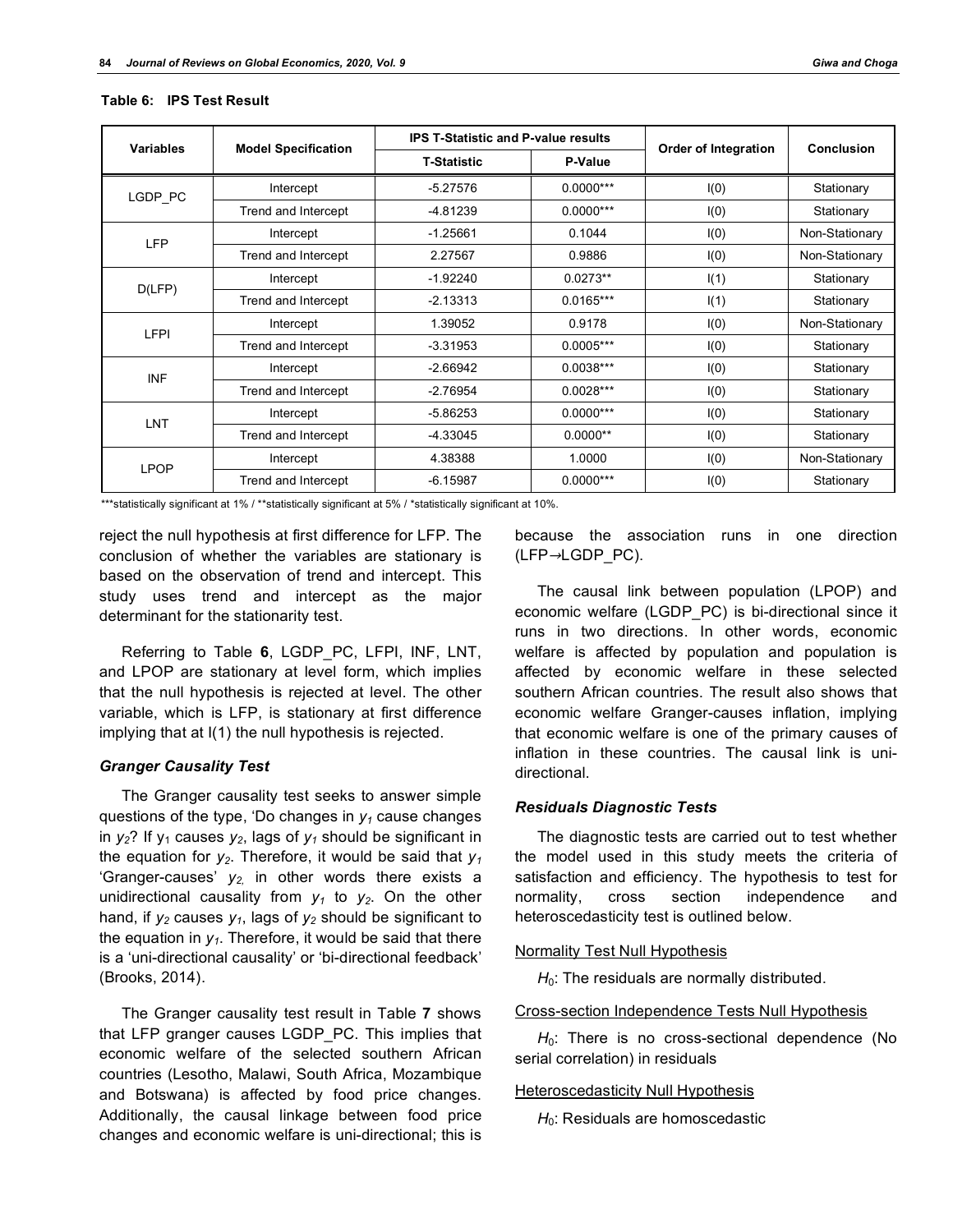| <b>Null Hypothesis</b>              |     | Chi-sq   | Probability | <b>Conclusion</b> |
|-------------------------------------|-----|----------|-------------|-------------------|
| LFP does not Granger cause LGDP PC  | 185 | 8.044078 | $0.0179**$  | Causality         |
| LGDP_PC does not Granger cause LFP  |     | 3.576829 | 0.1672      | No Causality      |
| LFPI does not Granger cause LGDP PC | 185 | 0.918000 | 0.6319      | No Causality      |
| LGDP PC does not Granger cause LFPI |     | 1.892615 | 0.3882      | No Causality      |
| INF does not Granger cause LGDP PC  |     | 2.092255 | 0.3513      | No Causality      |
| LGDP PC does not Granger cause INF  | 185 | 6.955868 | $0.0309**$  | Causality         |
| LNT does not Granger cause LGDP PC  | 185 | 4.328931 | 0.1148      | No Causality      |
| LGDP PC does not Granger cause LNT  |     | 0.121137 | 0.9412      | No Causality      |
| LPOP does not Granger cause LGDP PC | 185 | 9.729116 | $0.0077***$ | Causality         |
| LGDP PC does not Granger cause LPOP |     | 8.992190 | $0.0112**$  | Causality         |

#### **Table 7: Granger Causality Test Results**

\*\*\*statistically significant at 1% / \*\*statistically significant at 5% / \*statistically significant at 10%.

#### **Table 8: Residuals Diagnostic Tests Results**

| Test                                | Type of the test                         | <b>Test Stat.</b> | Probability | Conclusion           |
|-------------------------------------|------------------------------------------|-------------------|-------------|----------------------|
| Normality test                      | Jacque Bera                              | 4.724516          | 0.094207**  | Fail to reject $H_0$ |
| Cross Section<br>Independence tests | Breusch and Pagan LM<br>dependence test  | 14.23298          | 0.1626      | Fail to reject $H_0$ |
|                                     | Pesaran scaled LM dependence<br>test     | 0.946524          | 0.3439      | Fail to reject $H_0$ |
|                                     | Pesaran cross-section<br>dependence test | $-0.369263$       | 0.7119      | Fail to reject $H_0$ |
| Heteroscedasticity LR test          | Likelihood Ratio                         | 9.029495          | 0.1079      | Fail to reject $H_0$ |

\*\*\*statistically significant at 1% / \*\*statistically significant at 5% / \*statistically significant at 10%.

The residuals diagnostic test result in Table **8** indicates that the probability result for the tests are above the level of significance. Therefore, the null hypothesis fails to be rejected for normality, cross section dependence and heteroscedasticity test. In conclusion, the residuals are normally distributed, there is no cross sectional dependence and there is homoscedasticity of residuals.

## *Cointegration Test*

Kao's test forces homogeneous cointegrating vectors and AR (auto regressive) coefficients. Be that as it may, it does not permit variables to be multiple exogenous within the cointegrating vector. Another confinement is that Kao's cointegration does not address the issue of recognizable proof of the

cointegrating vectors in the cases where more than one cointegrating vector exists. Furthermore, according to the Kao Residual cointegrating Test (1999), the speculation of zero non-cointegrating is rejected which confirms the existence of a long-term relationship. In the case of co-integration of variables, one can utilize the level of variables to gauge the coefficients and avoid wrong regression (Dimitrios, 2006). Hence this cointegration test is suitable for this study.

## *Optimal Lags Selection*

The maximum lag order for the variables is specified by introducing a zero on the parameter matrices. The decision made for the maximum lag order and model selection is based on the information criteria. Thus the value for the information criteria must

|  | <b>Table 9: Cointegration Test</b> |  |
|--|------------------------------------|--|
|--|------------------------------------|--|

| Test                   | <b>ADF T-Statistic</b> | <b>Probability</b> | Conclusion   |
|------------------------|------------------------|--------------------|--------------|
| Kao Cointegration Test | 2.485570               | 0.0065***          | Reject $H_0$ |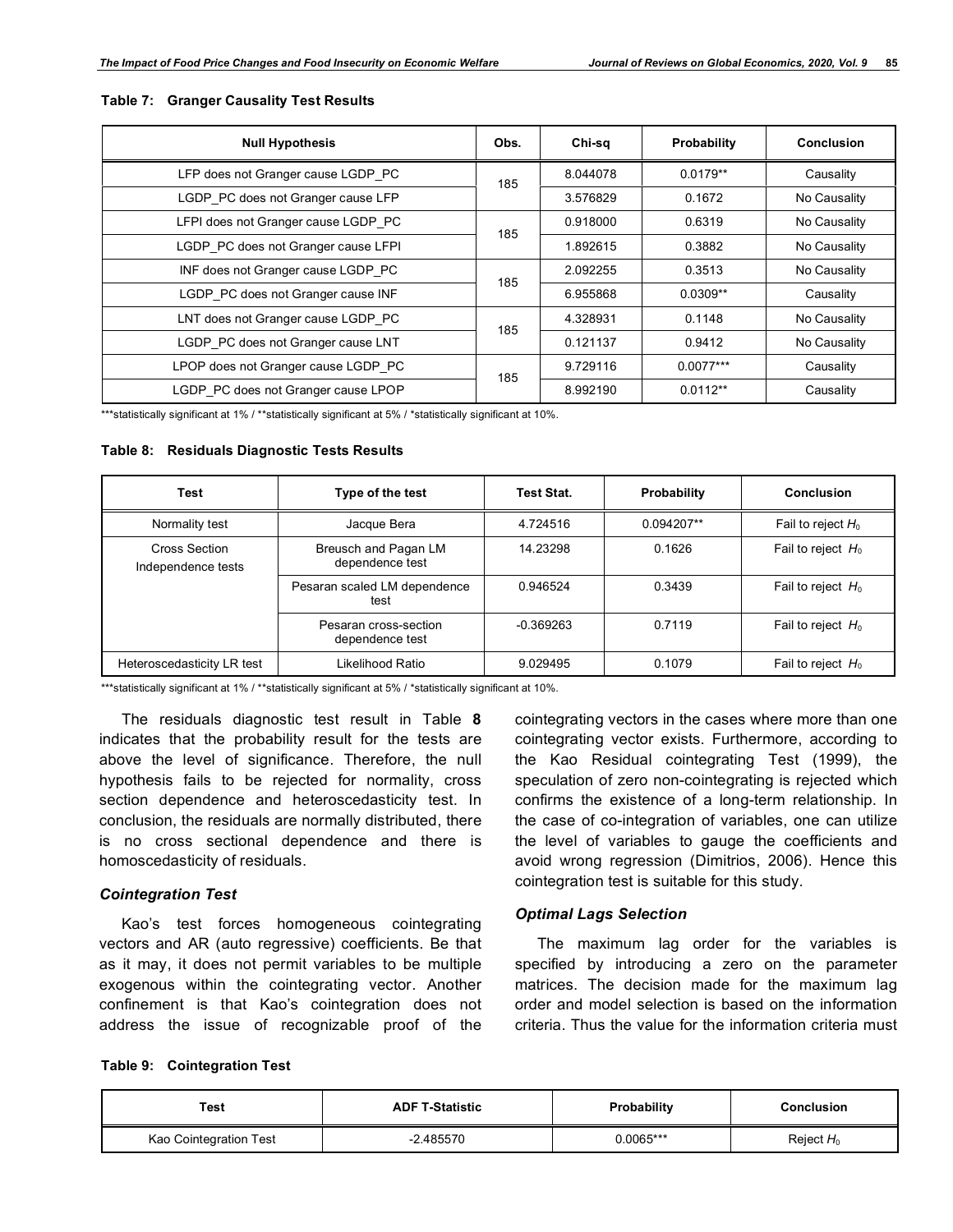| Dependent Variable (LGDP_PC) |            |            |             |  |  |  |
|------------------------------|------------|------------|-------------|--|--|--|
| Lag                          | <b>AIC</b> | <b>SIC</b> | <b>HQIC</b> |  |  |  |
|                              | 3.214      | 3.251      | 3.229       |  |  |  |
|                              | $3.177*$   | $3.233*$   | $3.200*$    |  |  |  |
|                              | 3.186      | 3.262      | 3.217       |  |  |  |

**Table 10: Lag Structure Criteria for the Dependent and Independent Variables**

| Independent | <b>Information</b> |        |          | Lags           |           |            |
|-------------|--------------------|--------|----------|----------------|-----------|------------|
| Variables   | Criteria           | 0      | 1        | $\overline{2}$ | 3         | 4          |
|             | <b>AIC</b>         | 3.497  | $-1.620$ | $-1.928$       | $-1.943*$ | $-1.931$   |
| <b>LFP</b>  | <b>SIC</b>         | 3.516  | $-1.583$ | $-1.871*$      | $-1.868$  | $-1.837$   |
|             | <b>HQIC</b>        | 3.505  | $-1.605$ | $-1.905$       | $-1.913*$ | $-1.893$   |
|             | <b>AIC</b>         | 0.533  | $-1.689$ | $-1.715*$      | $-1.711$  | $-1.701$   |
| <b>LFPI</b> | <b>SIC</b>         | 0.552  | $-1.652$ | $-1.659*$      | $-1.636$  | $-1.607$   |
|             | <b>HQIC</b>        | 0.541  | $-1.674$ | $-1.681*$      | $-1.681$  | $-1.663$   |
|             | <b>AIC</b>         | 8.719  | 8.521    | 8.448          | 8.446     | 8.382*     |
| <b>INF</b>  | <b>SIC</b>         | 8.738  | 8.558    | 8.505          | 8.521     | 8.476*     |
|             | <b>HQIC</b>        | 8.727  | 8.536    | 8.471          | 8.476     | $8.420*$   |
|             | <b>AIC</b>         | 4.609  | 4.607*   | 4.619          | 4.631     | 4.640      |
| LNT         | <b>SIC</b>         | 4.627* | 4.645    | 4.676          | 4.706     | 4.734      |
|             | <b>HQIC</b>        | 4.616* | 4.623    | 4.642          | 4.661     | 4.678      |
|             | <b>AIC</b>         | 3.391  | $-6.288$ | $-8.526$       | $-10.205$ | 12.010*    |
| <b>LPOP</b> | <b>SIC</b>         | 3.410  | $-6.250$ | $-8.470$       | $-10.129$ | $-11.916*$ |
|             | <b>HQIC</b>        | 3.399  | $-6.272$ | $-8.503$       | $-10.174$ | $-11.972*$ |

\*connotes optimal lag selected by AIC, SIC and HQIC.

be small as far as possible in the chosen maximum lag and model. It is of great significance to choose the lag length to be used when performing the tests as this has an impact on the result.

Based on the information criterion in Table **10**, the optimal lag result for the dependent variable is lag two. The overall result for the optimal lag for the independent variables shows that the information criteria chose lag order four for most of the variables. Therefore, it can be concluded that the lag order for the independent variables is lag order four. Hence, the PARDL model to be assessed is ARDL (2,4,4,4,4,4).

## *Explanation of Long and Short Run Panel Auto Regressive Distributed Lags Model Evaluations*

One of the crucial assumptions of heterogeneous dynamic panel data modelling is that N (number of countries or groups) must be less than T (number of years or variables). If this assumption is met, then the pooled mean group estimation can be carried out. For

this study, the selected southern African countries which are 5 (N) is less than the number of variables (T) therefore this assumption is satisfied.

The Pooled Mean Group (PMG) estimate addresses homogeneity over the long run and heterogeneity over the short-run on the cross section. Thus, the Panel ARDL estimation of the long-run are the same across all the countries (Lesotho, Malawi, South Africa, Mozambique and Botswana) whereas the short-run coefficients differ across this countries. Therefore, the ARDL model of (2,4,4,4,4,4) is estimated through the PMG model estimator.

 $LGDP$ <sub>*it*</sub> =  $\alpha$  + 1.63*LFP<sub>it</sub>* + 2.72*LFPI<sub>it</sub>* + 0.03*INF<sub>it</sub>*  $-0.02 LNT_{it} - 9.65 LPOP_{it} + \mu_t$ 

## Table **11** shows that a 1 percent increase in LFP will significantly result in a 1.63 percent increase in LGDP\_PC. Since GDP per capita growth is used to broadly measure economic welfare, the result shows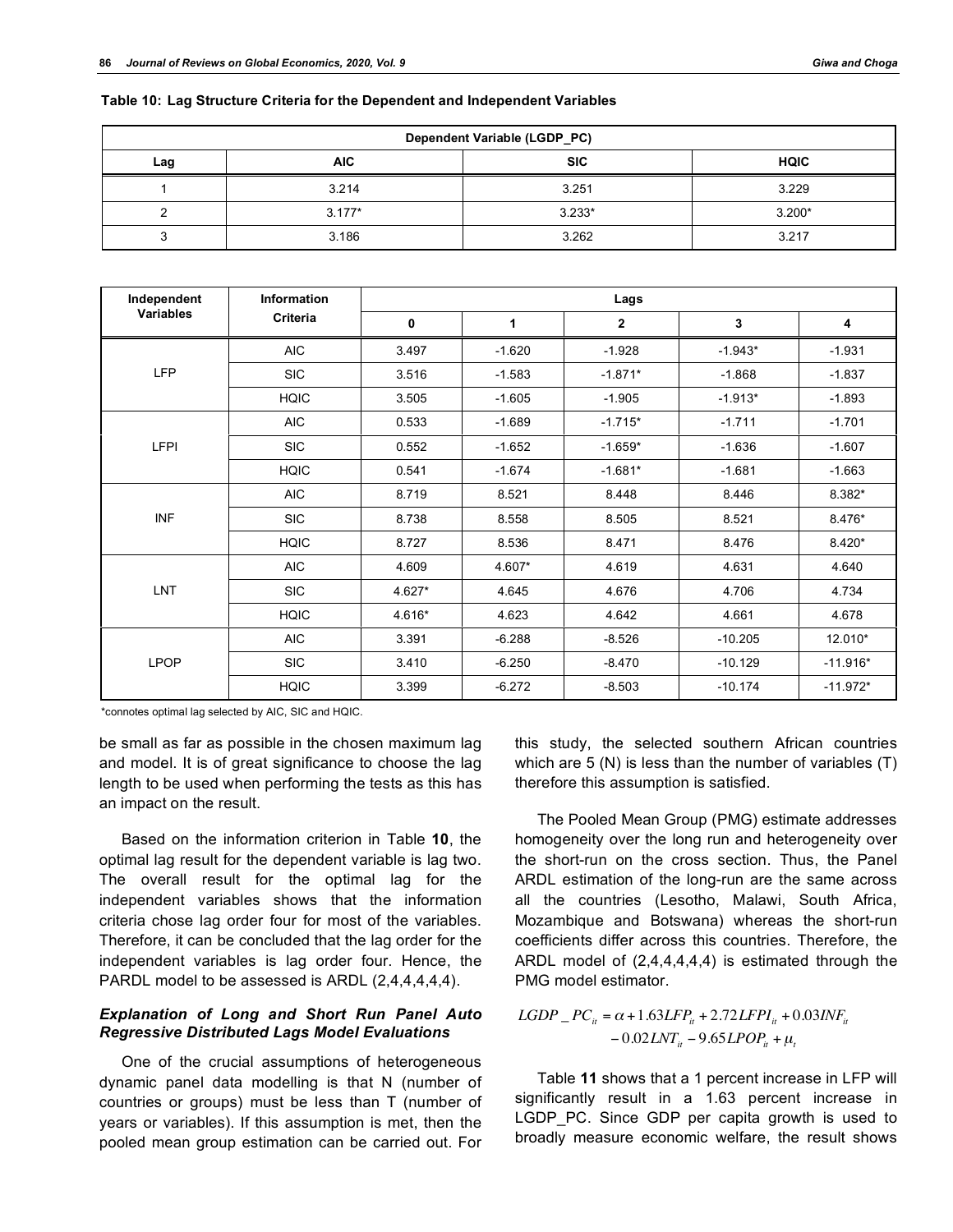| <b>Regressors</b> | <b>Coefficients</b> | <b>T-Statistic</b> | Probability |
|-------------------|---------------------|--------------------|-------------|
| LFP               | 1.627035            | 11.80557           | $0.0000***$ |
| LFPI              | 2.719049            | 2.691683           | $0.0090***$ |
| <b>INF</b>        | 0.026974            | 3.331994           | $0.0014***$ |
| LNT               | $-0.02326$          | $-0.954667$        | 0.3433      |
| LPOP              | $-9.647741$         | -6.785818          | $0.0000***$ |

**Table 11: Panel ARDL (2,4,4,4,4,4) Long Run Results (Dependent Variable:LGDP\_PC)**

\*\*\*/\*\*/\* connotes 1,5 and 10 percent level of significance respectively.

that welfare will rise by 1.63 percent due to a 1 percent increase in food price changes in the long-run. This finding confirms the Commodity Price Stabilization Rule theory. The theory emphasizes that consumers' benefit from price instability due to a shift in supply, while producers benefit from price instability due to a shift in demand. Demeke and Rashid (2012) and Shittu *et al*. (2014) found similar result. They discovered that households benefit from price changes depending on whether they are net sellers or net buyers. Tadasse *et al*. (2016) also confirmed this findings. Also these selected southern African countries (Lesotho, Malawi, South Africa, Mozambique and Botswana) are agrobased economies and an increase in food prices implies an increase in per capita income. For instance, in Malawi, more than 80% of the population is based in rural areas with agriculture as the main economic activity. Increase in food prices implies that net foodselling households have their take-home income increasing.

Furthermore, the result also show that a 1 percent increase in LFPI will significantly result in 2.72 percent increase in LGDP\_PC. This implies that a 1 percent increase in food security will result in 2.72 percent increase in economic welfare in the selected southern African countries in the long-run. The implication is that net food-selling households, with high food production, need not spend part of their income in buying food but rather use it to meet other household needs such as health, education and other social services. This then enhances their living standards or economic welfare. Several writers confirm this finding. In South Africa, Phali (2015) found that food-secured households have better welfare. In Zimbabwe, Pedzisai *et al*. (2014) discovered that food security and economic welfare is enhanced through urban agriculture. Chavas (2017) also discovered that having access to food increases purchasing power which therefore affects their economic welfare state.

The relationship between INF and LGDP\_PC shows a positive and significant relationship. A 1 percent increase in inflation will significantly result in 0.03 percent increase in economic welfare, implying that in the long run, inflation will result in 0.03 percent increase in economic welfare for the selected southern African countries. This result is against theory because there should be a negative relationship between inflation and economic welfare. Although the finding is against theory, Benabou (1988) discovered that inflation can increase price dispersion, thereby intensifying competition, reducing real prices and increasing welfare. So according to Benabou (1988), inflation may cause welfare to rise. It should be noted that in most of these countries, food constitutes a larger percentage of the basket that is used to calculate inflation or CPI. Hence, given that most families are farmers, inflation implies more income hence the increase in GDP per capita growth (economic welfare).

The relationship between LNT and LGDP\_PC shows a negative and insignificant relationship. A 1 percent increase in net trade will insignificantly result in 0.02 percent decrease in economic welfare. This simply means that when net trade increases by 1 percent, economic welfare deceases by 0.02 in the long run. This could be because most countries register a trade balance deficit. However, this finding is insignificant which means that net trade does not have an impact on economic welfare in the long run for the selected southern African countries.

LPOP and LGDP PC have a negative and significant relationship. A 1 percent increase in population will cause economic welfare to decrease by 9.65 percent, implying that in the long-run, a 1 percent increase in population decreases economic welfare by 9.65 percent in the selected southern African countries. This finding confirms the Population Driven theory; it emphasizes that increase in population affects wages and lowers resources. Toth and Szigeti (2016) also found a similar result.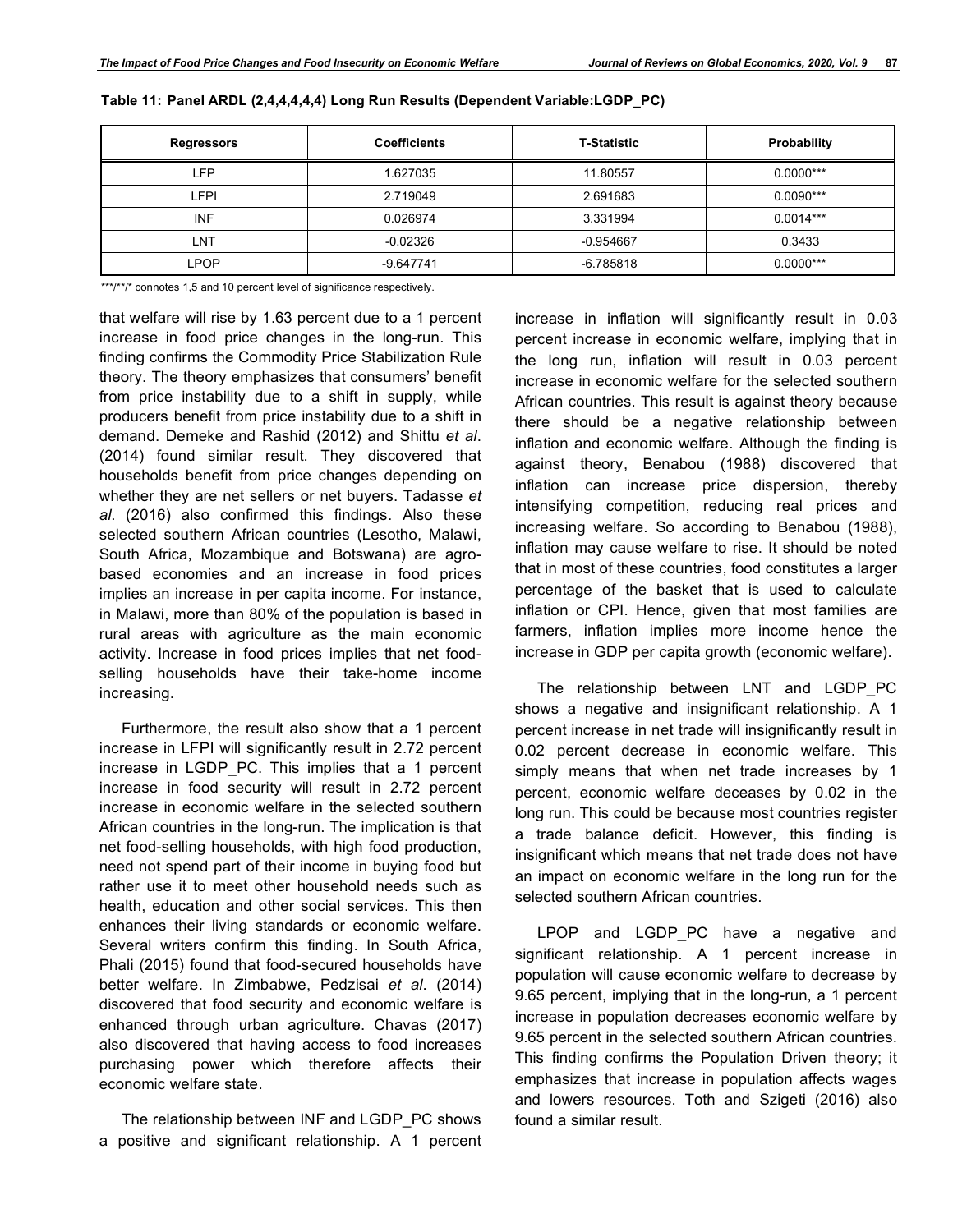## *Cross Sectional Panel Auto Regression Distributed Lags Estimates of Short Run*

Pooled Mean Group (PMG) of ARDL model causes heterogeneity of short-run coefficients through crosssection. Therefore, the impact of food price changes on food insecurity and economic welfare is expected to be different in these selected southern African countries in the short run.

## **Short Run Result for Lesotho**

In the short run, food price have both positive and negative relationship on economic welfare. However, from lag one to three, LFP is insignificant in the short run to economic welfare (LGDP\_PC). This is contrary to the result in lag order zero that shows a positive and significant relationship. This mixed effect (positive and negative) is supported by the Commodity Price Stabilization Rule theory that states that price instability can be either a gain or a loss to producers or consumers depending on shift in supply or shift in demand.

Logged food production index (LFPI) affects economic welfare both positively (from lag order zero to two) and negatively (in lag order three by 1.396 percent). However, there is an insignificant relationship between them. This insignificance is expected because Lesotho is a landlocked country of which most of its population is involved in subsistence agriculture. Therefore, this implies that in the short-run, households are still able to cater for themselves through crop production, which means that food security may have little or no impact on economic welfare in the short run (Mokitimi, 2015). In the short run, logged inflation negatively and significantly affect economic welfare from lag zero to two. Kurlat (2018) confirms this finding. It was discovered that inflation negatively affects individual welfare.

Furthermore, logged net trade has a negative significant relationship on economic welfare from lag zero to three. A deficit net trade balance will negatively affect economic welfare as is the case of Lesotho in this short run. Pereirinha and Murteira (2016) confirm this finding. It was discovered that trade deficit will increase debt, which can affect the welfare system. Furthermore, there are mixed relationship effects between logged population and economic welfare. The short run result shows that there are both positive and negative insignificant relationships. This result contradicts the Population Driven theory. The error correction term is negative and statistically significant [- 2.355112 (0.0011)]. This is an indication that the model converges towards equilibrium. It also implies that previous year's deviation from long run equilibrium are being corrected at a speed of 2.4 percent of previous years.

## **Short Run Result for Malawi**

In the short run, LFP, LFPI and LPOP have insignificant mixed effects (both positive and negative relationships) on LGDP\_PC. The result indicates that LFP has negatively affected economic welfare at lag order zero and three. For LFPI, the negative effect is from lag one to three while the negative effect for population is for lag zero to two. However, these impacts are not important since logged food price, food production index and population are insignificant. This means that food price, food security and population do not affect Malawi's economic welfare in the short run.

The short run effect of logged net trade on economic welfare indicates a positive and significant relationship. A positive relationship that exists between these two variables can be traced to a surplus in net trade. This implies that in the short run, Malawi is likely

| ECT (-1) [-2.355112 (0.0011)***] |                            |                           |                         |                               |                               |                         |  |
|----------------------------------|----------------------------|---------------------------|-------------------------|-------------------------------|-------------------------------|-------------------------|--|
| Lag Order                        | D(LGDP_PC)                 | D(LFP)                    | D(LFPI)                 | D(INF)                        | D(LNT)                        | D(LPOP)                 |  |
| 0                                |                            | 5.178768<br>$(0.0127)$ ** | $-3.284443$<br>(0.4691) | $-0.059599$<br>$(0.0000)$ *** | $-0.033262$<br>$(0.0009)$ *** | $-1546.897$<br>(0.9983) |  |
|                                  | 0.500779<br>$(0.0027)$ *** | 2.139473<br>(0.3088)      | $-0.271218$<br>(0.9277) | $-0.033770$<br>$(0.0000)$ *** | $-0.041107$<br>$(0.0003)$ *** | 3904.310<br>(0.9994)    |  |
| $\overline{2}$                   |                            | $-2.132821$<br>(0.1976)   | $-0.753616$<br>(0.7559) | $-0.058187$<br>$(0.0000)$ *** | $-0.021446$<br>$(0.0004)$ *** | $-3712.243$<br>(0.9994) |  |
| 3                                |                            | 5.757160<br>(0.2843)      | 1.396110<br>(0.5333)    | $-0.011589$<br>$(0.0000)$ *** | $-0.110184$<br>$(0.0000)$ *** | 1057.551<br>(0.9986)    |  |

**Table 12: Short Run Result for Lesotho Panel ARDL (2,4,4,4,4,4) Dependent Variable: LGDP\_PC**

\*\*\*/\*\*/\* connotes 1,5 and 10 percent level of significance respectively. In parenthesis () are probabilities.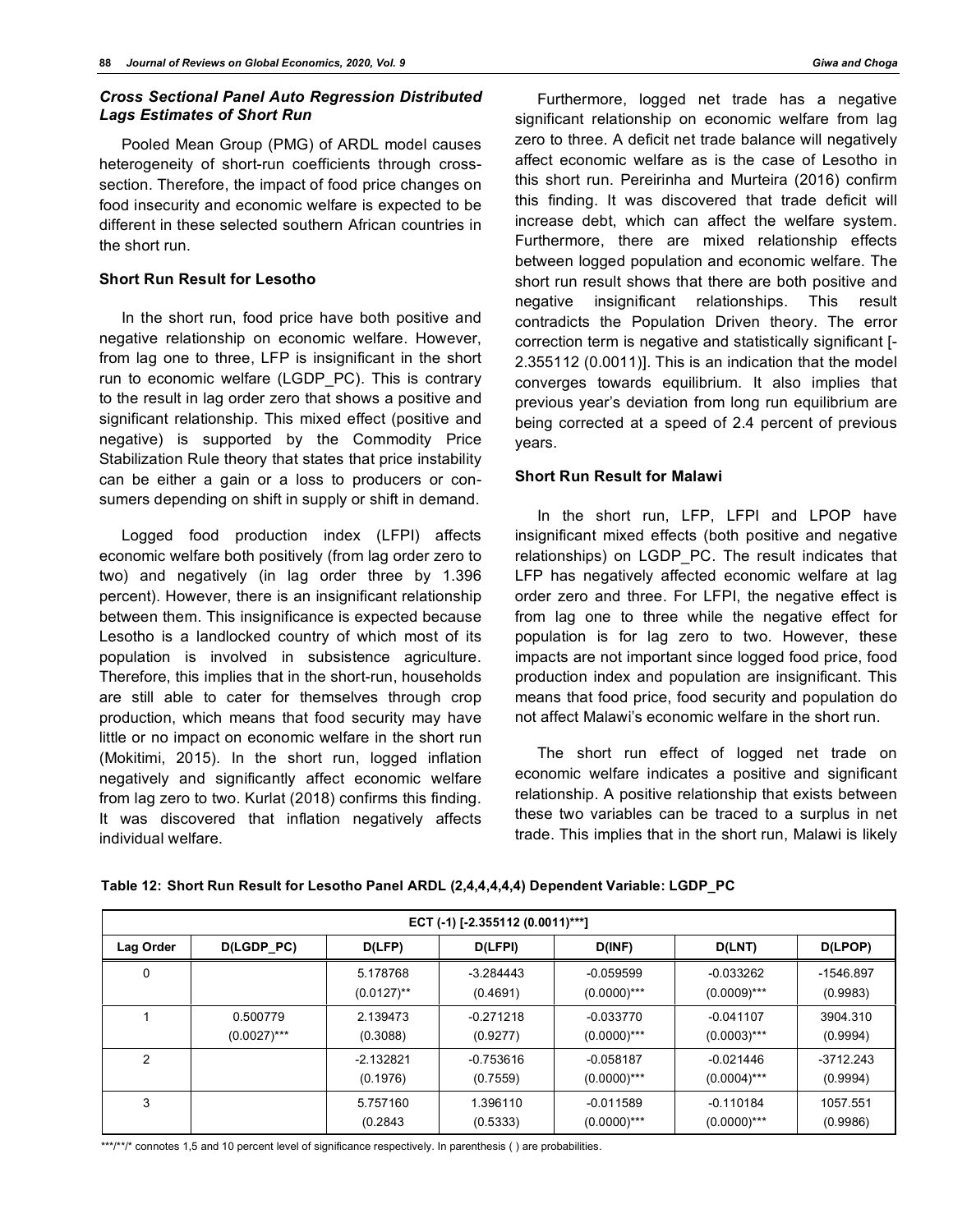| ECT (-1) [-0.184944 (0.0015)***] |                               |                       |                         |                               |                            |                       |  |  |
|----------------------------------|-------------------------------|-----------------------|-------------------------|-------------------------------|----------------------------|-----------------------|--|--|
| Lag Order                        | D(LGDP_PC)                    | D(LFP)                | D(LFPI)                 | D(INF)                        | D(LNT)                     | D(LPOP)               |  |  |
| 0                                |                               | -36.20686<br>(0.9095) | 1.963394<br>(0.5845)    | 0.216304<br>$(0.0008)$ ***    | 0.268597<br>$(0.0000)$ *** | -353.0224<br>(0.9987) |  |  |
|                                  | $-0.451609$<br>$(0.0028)$ *** | 17.68055<br>(0.9735)  | $-2.107697$<br>(0.5603) | 0.141602<br>$(0.0077)$ ***    | 0.274171<br>$(0.0003)$ *** | 814.7834<br>(0.9987)  |  |  |
| 2                                |                               | 27.22438<br>(0.9584)  | $-0.334582$<br>(0.9246) | $-0.118789$<br>$(0.0091)$ *** | 0.130128<br>$(0.0027)$ *** | -764.4353<br>(0.9989) |  |  |
| 3                                |                               | -9.767009<br>(0.9786) | $-2.814082$<br>(0.4315) | 0.007786<br>$(0.0002)$ ***    | 0.111217<br>$(0.0006)$ *** | 288,2836<br>(0.9978)  |  |  |

| Table 13: Short Run Result for Malawi Panel ARDL (2,4,4,4,4,4) Dependent Variable: LGDP_PC |  |  |
|--------------------------------------------------------------------------------------------|--|--|
|                                                                                            |  |  |

\*\*\*/\*\*/\* connotes 1,5 and 10 percent level of significance respectively. In parenthesis () are probabilities.

to have a surplus net trade balance which may affect its economic welfare (Nyasulu, 2013).

On the other hand, the relationship between logged inflation and economic welfare shows a significant relationship from lag one to three. Although there is a significant relationship, lag zero, one and three show a positive effect while lag two indicates a negative effect of 0.12 percent. The positive relationship is not in line with theory. However, the negative relationship is in line with the findings of Ularo (2010) who discovered that high inflation induces low purchasing power in Malawi. The error correction term is negative and statistically significant [-0.184944 (0.0015)]. This is an indication that the model converges towards equilibrium. The deviation from the long run equilibrium is corrected gradually through 0.18 percent of the short run speed of adjustment for Malawi.

## **Short Run Result for South Africa**

In the short run, LFP, LFPI and LPOP have positive and negative effects on LGDP\_PC. The result indicate that LFP has negatively affected economic welfare at lag order zero, one and three; for LFPI, the negative effect is from lag zero to two, while the negative effect for LPOP is for lag zero and two. However, these impacts are not important since logged food price, food production index and population are insignificant. This means that food price, food security and population do not affect South Africa's economic welfare in the short run.

The short run effect of LNT on economic welfare indicates a positive and significant relationship. A positive relationship that exists between these two variables can be traced to a surplus in net trade. This implies that in the short run, South Africa is likely to have a surplus net trade balance which may affect its economic welfare through employment and income rising. Edwards and Stern (2006) discovered that trade, both in the short and long run, is an important source of welfare gain and growth to the South African economy as a whole.

The relationship between logged inflation and economic welfare shows a mixed significant relationship from lag one to three. Lag order two shows

|  | Table 14: Short Run Result for South Africa Panel ARDL (2,4,4,4,4,4) Dependent Variable: LGDP_PC |  |  |  |
|--|--------------------------------------------------------------------------------------------------|--|--|--|
|--|--------------------------------------------------------------------------------------------------|--|--|--|

| ECT (-1) [-0.195808 (0.0529)*] |                               |                         |                         |                                      |                            |                       |  |  |
|--------------------------------|-------------------------------|-------------------------|-------------------------|--------------------------------------|----------------------------|-----------------------|--|--|
| Lag Order                      | D(LGDP_PC)                    | D(LFP)                  | D(LFPI)                 | D(INF)                               | D(LNT)                     | D(LPOP)               |  |  |
| 0                              |                               | $-35.45078$<br>(0.9775) | $-1.397083$<br>(0.7013) | 0.294031<br>$(0.0366)$ <sup>**</sup> | 0.108890<br>$(0.0004)$ *** | -1731.687<br>(0.9991) |  |  |
|                                | $-0.321048$<br>$(0.0013)$ *** | $-102.4691$<br>(0.9431) | $-2.628229$<br>(0.6067) | 1.030062<br>$(0.0008)$ ***           | 0.371398<br>$(0.0000)$ *** | 4080.601<br>(0.9995)  |  |  |
| 2                              |                               | 160.1411<br>(0.9206)    | $-0.645693$<br>(0.9038) | $-0.144721$<br>(0.1028)              | 0.245748<br>$(0.0000)$ *** | -3378.539<br>(0.9994) |  |  |
| 3                              |                               | -29.96887<br>(0.9807)   | 3.840354<br>(0.3085)    | 0.033985<br>$(0.0041)$ ***           | 0.186314<br>$(0.0000)$ *** | 1041.379<br>(0.9983)  |  |  |

\*\*\*/\*\*/\* connotes 1,5 and 10 percent level of significance respectively. In parenthesis () are probabilities.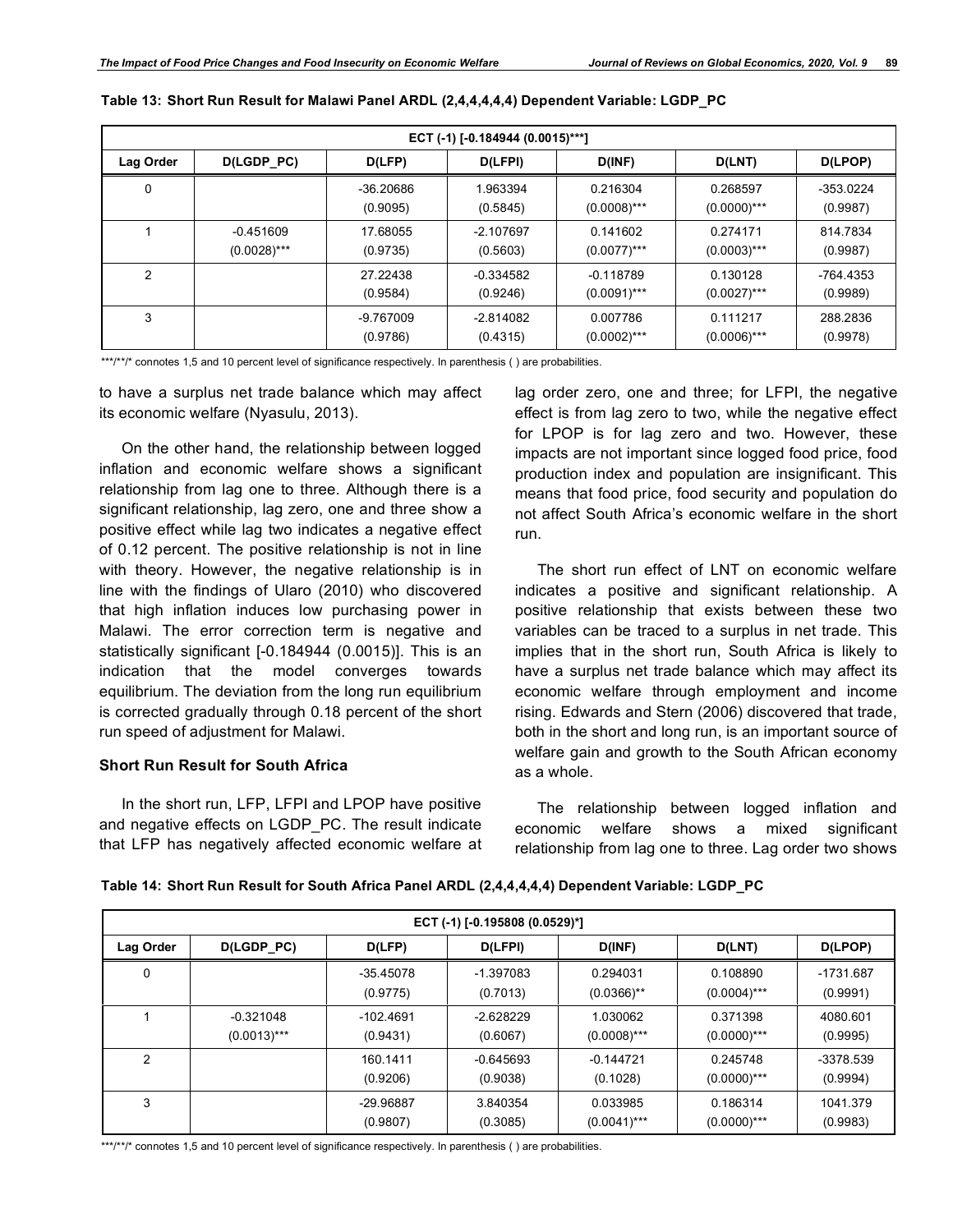a negative and insignificant relationship. This effect is not important since the relationship is insignificant. However, this result complements the findings of Vermeulen (2015) who explained that there is no significant relationship in the short run between inflation, employment and welfare in South Africa. The other lags indicate a positive and significant relationship. This effect is however contrary to theory. The error correction term is negative and statistically significant [-0.195808 (0.0529)] at 10 percent. This is an indication that the model converges towards equilibrium. The deviation from the long run equilibrium is corrected gradually through 0.20 percent of the short run speed of adjustment for South Africa.

## **Short Run Result for Mozambique**

In the short run, LFP have both positive and negative effects on economic welfare (LGDP\_PC). This mixed relationship is supported by the Commodity Price Stabilization Rule theory that states that price instability can be either a gain or a loss to producers or consumers depending on shift in supply or shift in demand. However, lag one and three are insignificant in the short run. This is contrary to the result in lag order zero and two that shows a negative, positive and significant relationship. That been said, most articles associate a negative relationship in the short run between food price and economic welfare [see Van Campenhout *et al*. (2013), Martin and Ivanic (2016), Headey and Martin (2016) and van Wyk and Dlamini (2018)].

Logged food production index (LFPI) and economic welfare (LGDP\_PC) have an insignificant relationship except for lag order two [-3.655217(0.0160)], that indicates that the relationship is negative and significant. These implies that economic welfare will be

negatively affected in the short run when food insecurity increases. Ferrao *et al*. (2018) confirm this finding. They emphasised that agricultural productivity in Mozambique can be a strong factor that can influence food insecurity which in turn affects household wellbeing. On the other hand, logged inflation and economic welfare have positive and significant relationship for all the lag periods. However, this finding is against theory.

Logged population and economic welfare have insignificant relationship. The signs of the coefficients show both positive and negative. The negative sign of the coefficient is supported by the Population Driven theory. However, since population is insignificant, it therefore means that population does not affect Mozambique's economic welfare in the short run. According to IOF (2014/15) report, population has risen in Mozambique but since the level of poverty is high the death rate is equally high. Therefore population may not so much affect economic welfare in the short run.

In the short run, logged net trade has a significant relationship on economic welfare. The sign of the coefficients shows both positive and negative effects. This implies that Mozambique is likely to have mixed effect of surplus and deficit net trade balance. The error correction term is negative and statistically significant [- 1.455264 (0.0000)]. This is an indication that the model converges towards equilibrium. It also implies that previous years' deviations from long run equilibrium are being corrected at a speed of 1.46 percent of previous years.

## **Short Run Result for Botswana**

In the short run, LFP and LPOP have insignificant mixed effects on LGDP\_PC. The result indicate that logged food price and population negatively and

|  |  | Table TV. Onort Kull Result for Mozambique Failer AKDL (2,4,4,4,4,4) Dependent Variable. LODF FO |  |
|--|--|--------------------------------------------------------------------------------------------------|--|
|  |  |                                                                                                  |  |
|  |  |                                                                                                  |  |

**Table 15: Short Run Result for Mozambique Panel ARDL (2,4,4,4,4,4) Dependent Variable: LGDP\_PC**

| ECT(-1) [-1.455264 (0.0000)***] |                            |                             |                              |                            |                               |                        |  |
|---------------------------------|----------------------------|-----------------------------|------------------------------|----------------------------|-------------------------------|------------------------|--|
| Lag Order                       | D(LGDP_PC)                 | D(LFP)                      | D(LFPI)                      | D(INF)                     | D(LNT)                        | D(LPOP)                |  |
| 0                               |                            | -16.70264<br>$(0.0049)$ *** | $-3.302225$<br>(0.2804)      | 0.031143<br>$(0.0000)$ *** | 0.049589<br>$(0.0001)$ ***    | $-406.285$<br>(0.9852) |  |
|                                 | 0.070657<br>$(0.0013)$ *** | 0.513743<br>(0.7179)        | 1.827235<br>(0.4158)         | 0.038694<br>$(0.0000)$ *** | $-0.120323$<br>$(0.0000)$ *** | $-171.151$<br>(0.9991) |  |
| 2                               |                            | 5.136233<br>$(0.0159)$ **   | $-3.655217$<br>$(0.0160)$ ** | 0.021171<br>$(0.0000)$ *** | $-0.008375$<br>$(0.0617)^*$   | 990.4349<br>(0.9953)   |  |
| 3                               |                            | 0.938302<br>(0.3617)        | $-1.24794$<br>0.2336         | 0.018322<br>$(0.0000)$ *** | 0.137216<br>$(0.0000)$ ***    | -700.856<br>(0.9818)   |  |

\*\*\*/\*\*/\* connotes 1,5 and 10 percent level of significance respectively. In parenthesis () are probabilities.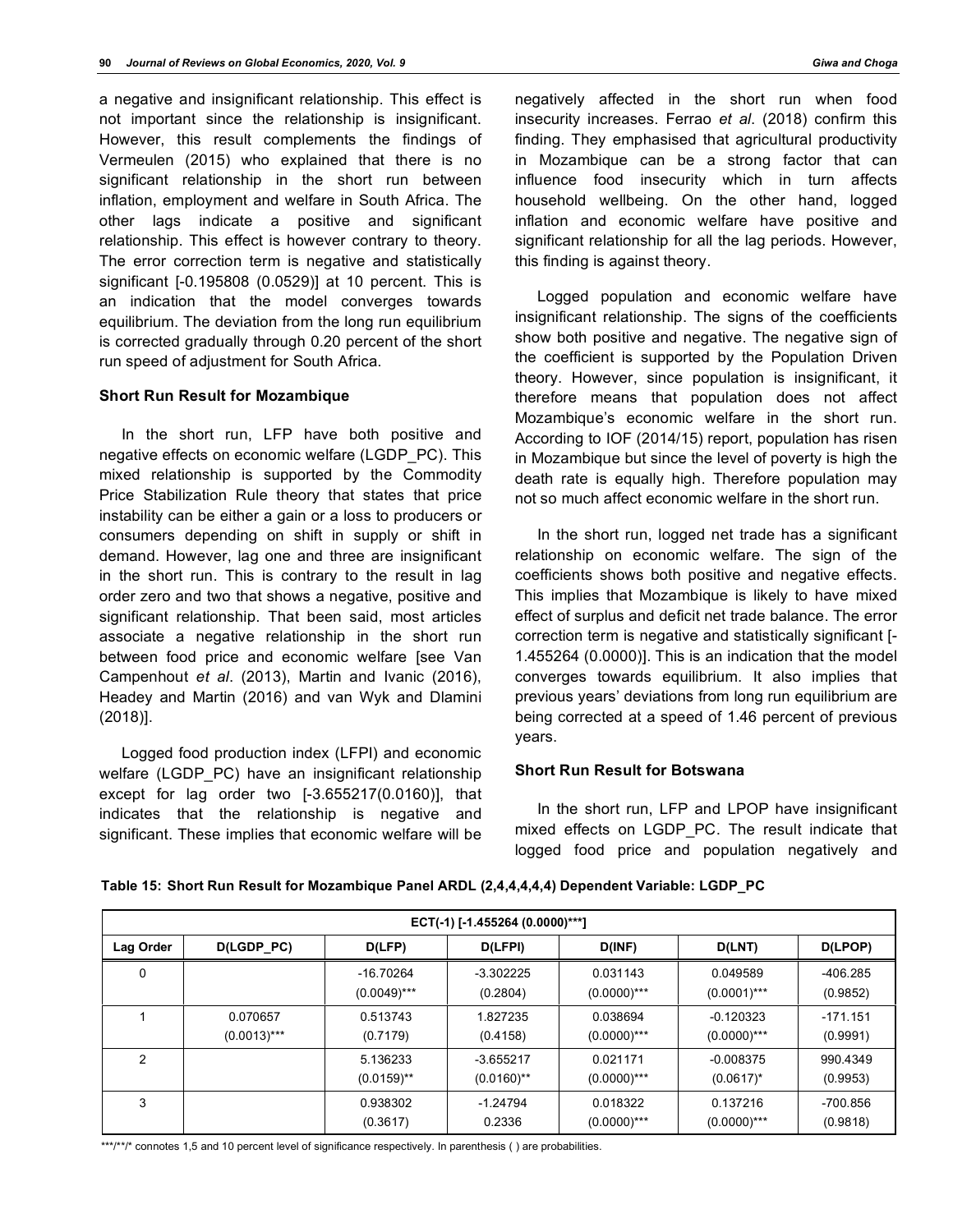| ECT(-1) [-1.527229 (0.0003)***] |                            |                       |                               |                               |                               |                         |  |
|---------------------------------|----------------------------|-----------------------|-------------------------------|-------------------------------|-------------------------------|-------------------------|--|
| Lag Order                       | D(LGDP_PC)                 | D(LFP)                | D(LFPI)                       | D(INF)                        | D(LNT)                        | D(LPOP)                 |  |
| 0                               |                            | 350.2294<br>(0.9667)  | -13.78166<br>(0.1480)         | $-3.097753$<br>$(0.0172)$ **  | 0.060190<br>$(0.0006)$ ***    | 1582.141<br>(0.9984)    |  |
|                                 | 0.740243<br>$(0.0003)$ *** | 760.8337<br>(0.9915)  | -6.096850<br>(0.1873)         | -1016771<br>(0.1837)          | $-0.094572$<br>$(0.0003)$ *** | -1487.934<br>(0.9998)   |  |
| 2                               |                            | 1109.812<br>(0.9934)  | $-2.284347$<br>(0.5629)       | -19.95687<br>(0.1618)         | $-0.112739$<br>$(0.0001)$ *** | $-834.1802$<br>(0.9999) |  |
| 3                               |                            | -2226.282<br>(0.9876) | $-6.065435$<br>$(0.0782)^{*}$ | $-0.078663$<br>$(0.0002)$ *** | $-0.083155$<br>$(0.0001)$ *** | 795.7878<br>(0.9992)    |  |

\*\*\*/\*\*/\* connotes 1,5 and 10 percent level of significance respectively. In parenthesis () are probabilities.

positively affect economic welfare at different lags. However, these impacts are not important since logged food price, and population are insignificant. This therefore implies that food price and population do not affect Botswana's economic welfare in the short run. Logged food production index has an insignificant relationship with economic welfare except at lag order three; that shows that food insecurity negatively and significantly affects economic welfare in the short run at 10 percent level of significance (0.0782). This result is confirmed by the finding of Verpoorten *et al*. (2013). Their findings emphasis that food insecurity negatively correlates with economic welfare.

The short run effect of logged net trade on economic welfare indicate a significant relationship of which both negative and positive effects are recorded at different lags. These positive and negative effects would imply that in the short run, Botswana is likely to have a surplus and deficit net trade balance which may affect its economic welfare. According to the Botswana trade statistics of 2018, the country indeed experienced both surplus and deficit in the year 2018.

The relationship between logged inflation and economic welfare shows a mixed significant relationship from lag one to three. Lag order one and two show a negative and insignificant relationship. This effect is not important since the relationship is insignificant. The other lags indicate a negative and significant relationship between logged inflation and economic welfare. This result complements the findings of Seleteng (2012), who emphasised that inflation and the welfare of Botswana are negatively and significantly related. The error correction term is negative and statistically significant [-1.527229 (0.0003)]. This is an indication that the model converges towards equilibrium. It also implies that previous years' deviations from long run equilibrium are being

corrected at a speed of 1.53 percent of previous years. The ECT is the speed of adjustment that occurs in the country.

## **CONCLUSION AND RECOMMENDATIONS**

This study started by asking for the impact of food price changes on food insecurity and economic welfare in selected southern African countries. To answer this question, the study adopted the panel ARDL technique. The study showed that there is a long-run relationship between the variables using the Kao cointegration test. This long-run relationship was further analyzed using the Pooled Mean Group (PMG) long term estimate (this is ARDL 2,4,4,4,4,4). This estimation equally examined homogeneity within the countries. The result revealed that food price changes, food insecurity, and inflation positively and significantly affected economic welfare in the long-run for Lesotho, Malawi, South Africa, Mozambique, and Botswana. Population negatively and significantly affected economic welfare in the longrun. However, net trade had an insignificant impact on economic welfare, in the end, implying that net trade does not affect economic welfare in the long run in these selected southern African countries.

The short-run effect was analysed for the individual countries through the PMG of the ARDL model, which causes heterogeneity of the short-run coefficient with the use of cross-sections. The findings revealed that food insecurity and population in the short run do not affect Lesotho's economic welfare. However, food price changes, inflation, and net trade affect its economic welfare in the short run. The result for Malawi showed that in the short run, food price changes, food insecurity, and population have no effect on its economic welfare. Inflation and net trade, on the other hand, affect Malawi's economic welfare both negatively and positively. The findings of South Africa are similar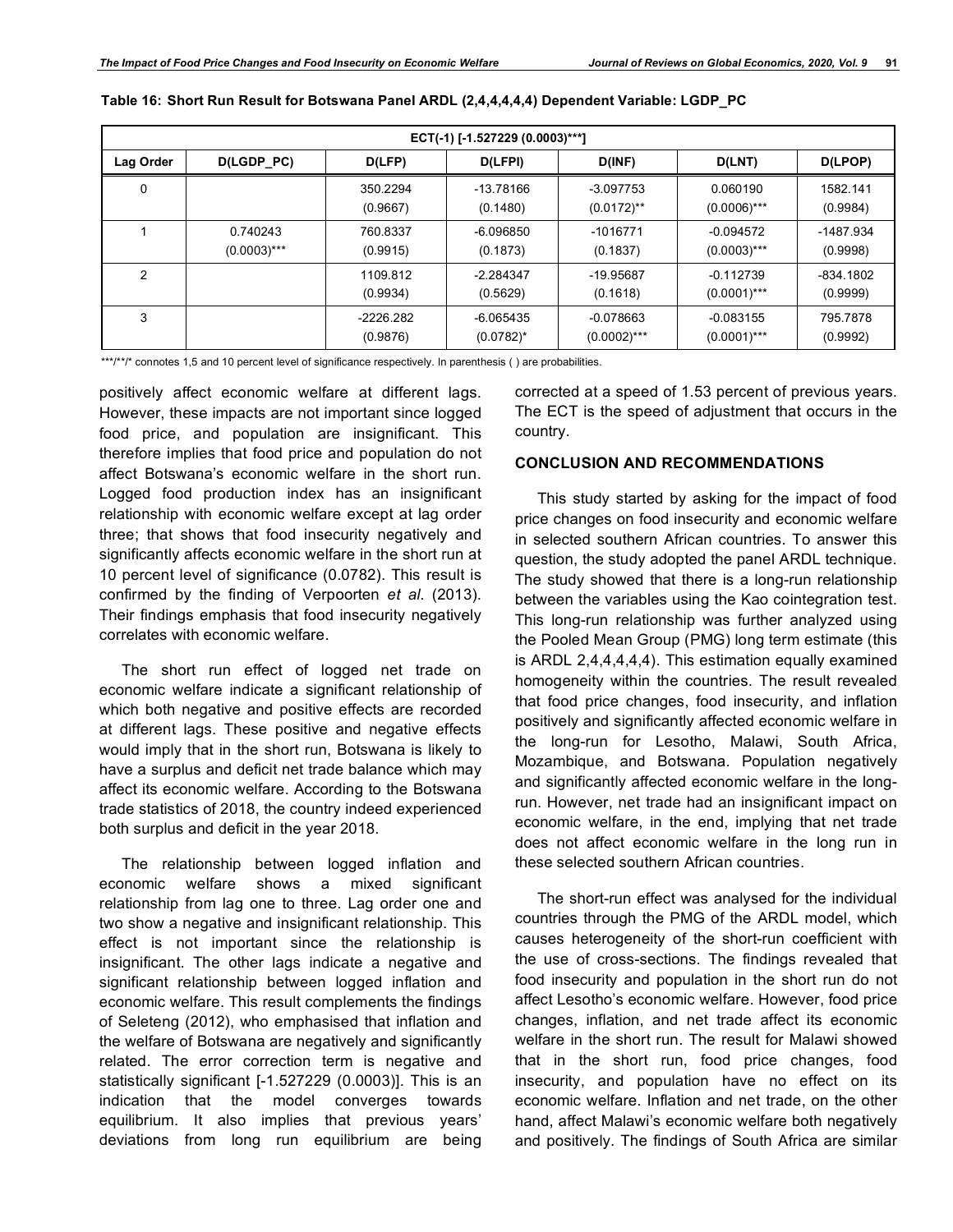to that of Malawi. Food price, food insecurity, and population have no effect on economic welfare in the short run, whereas, inflation and net trade negatively and positively impact economic welfare in the short run. The result for Mozambique revealed that population is the only variable that does not affect economic welfare in the short run. All other variables (food price, food insecurity, inflation, and net trade) play a significant role by affecting economic welfare in the short run. The short-run result for Botswana shows that food price changes and population do not affect Botswana, although food insecurity, inflation, and net trade affect economic welfare in the short run.

This study further analysed the Granger causality test. The result showed that there is a uni-directional link between LFP and LGDP\_PC as well as LGDP\_PC and INF. A bi-directional link was observed between LPOP and LGDP\_PC.

According to the result, it was underlined that food price changes have a positive impact on economic welfare in the selected southern African countries in the long-run. It is therefore recommended that governments of these countries can subsidize farmers producing food products that are seasonal, especially staple crops. This can help farmers cover production costs. By so doing, economic welfare can spread for both producers and consumers and not just for producers. Furthermore, since it is apparent that food price changes, inflation, and population are the main causes of inconsistencies in economic welfare, the governments of these countries can use monetary policy as a way of combating a high inflation rate. Examples of such policies include an increase in interest rate. In addition, people can be advised to save more as this can also help to reduce inflation. Additionally, food prices can be managed though trade policies and barriers to support domestic producers. Population growth rates can be managed through immigration policies.

#### **Suggestions for Further Study**

Areas for further studies may include the aspect of seasonality in staple foods and climatic conditions as a variable in explaining the disparity in economic welfare. The area of volatility of food using the GARCH technique can also be considered.

## **REFERENCES**

Abdalla, Y.I. 2007. Causes of food insecurity in Southern Africa: An assessment. Stellenbosch: University of Stellenbosch.

- Abubakar, M.S. 2013. An Empirical Analysis Of Households' Food Security In Gombe State, Nigeria. Master Of Science (Msc) Economics, Ahmadu Bello University Zaria.
- Acquah, B. & Kapunda, S. 2016. The State Of Food Insecurity In Gaborone, Botswana, Southern African Migration Programme.
- Ait Sidhoum, A. & Serra, T. 2016. Volatility Spillovers In The Spanish Food Marketing Chain: The Case Of Tomato. Agribusiness, 32**,** 45-63.
- Anderson, K. 2012. Government Trade Restrictions And International Price Volatility. Global Food Security, 1**,** 157-166.
- Assefa, T.T., Meuwissen, M.P. & Oude Lansink, A.G. 2015. Price Volatility Transmission In Food Supply Chains: A Literature Review. Agribusiness, 31**,** 3-13.
- Barbieri, L., 2006. Quaderni Del Dipartimento Di Scienze Economiche E Sociali.
- Benabou, R. 1988. Search, Price Setting And Inflation. The Review Of Economic Studies, 55**,** 353-376.
- Bergson, A. 1983. Pareto On Social Welfare. Journal Of Economic Literature, 21**,** 40-46.
- Braverman, A. 1990. Costs And Benefits Of Agricultural Price Stabilization In Brazil, World Bank Publications.
- Brück, T. & Van Den Broeck, K. 2006. Growth, Employment And Poverty In Mozambique.
- Buainain, A. M. & Garcia, R. 2015. Recent Development Patterns And Challenges Of Brazilian Agriculture. Emerging Economies. Springer.
- Ceballos, F., Hernandez, M., Minot, N. & Robles, M. 2015. Grain Price And Volatility Transmission From International To Domestic Markets In Developing Countries. Ifpri Discussion Papers 1472.
- Chavas, J.-P. 2017. On Food Security And The Economic Valuation Of Food. Food Policy, 69**,** 58-67.
- Dercon, S. and Porter, C., 2014. Live aid revisited: long-term impacts of the 1984 Ethiopian famine on children. *Journal of the European Economic Association*, *12*(4), pp.927-948.
- Demeke, M. & Rashid, S. 2012. Welfare Impacts Of Rising Food Prices In Rural Ethiopia: A Quadratic Almost Ideal Demand System Approach.
- Edwards, L. & Stern, M. 2006. Trade And Poverty Research Project In South Africa: Lessons And Policy Recommendations. Cape Town: Southern Africa Labour And Development Research Unit (Saldru).
- Fama, E.F. & French, K.R. 1988. Business Cycles And The Behavior Of Metals Prices. The Journal Of Finance, 43**,** 1075-1093.
- FFPI (FAO Food Price Index). 2019. Food And Agriculture Organization Of The United Nations. http://www.fao.org/ worldfoodsituation/foodpricesindex/en/.
- FNSWG (Food and Nutrition Security Working Group). 2015. Food & Nutrition Security Update. https://documents.wfp.org/ stellent/groups/public/documents/ena/wfp279330.pdf
- Gilbert, C.L., Christiaensen, L. & Kaminski, J. 2017. Food Price Seasonality In Africa: Measurement And Extent. Elsevier, 67**,** 119-132.
- Graaff, J.D.V. 1967. Theoretical Welfare Economics, Cup Archive.
- Headey, D.D. & Martin, W.J. 2016. The Impact Of Food Prices On Poverty And Food Security. Annual Review Of Resource Economics, 8**,** 329-351.
- Jayne, T. 2012. Managing Food Price Instability In East And Southern Africa. Global Food Security, 1**,** 143-149.
- Kao, C. 1999. Spurious Regression And Residual-Based Tests For Cointegration In Panel Data. Journal Of Econometrics, 90**,** 1- 44.
- Kurlat, P. 2018. Deposit Spreads And The Welfare Cost Of Inflation. National Bureau Of Economic Research.